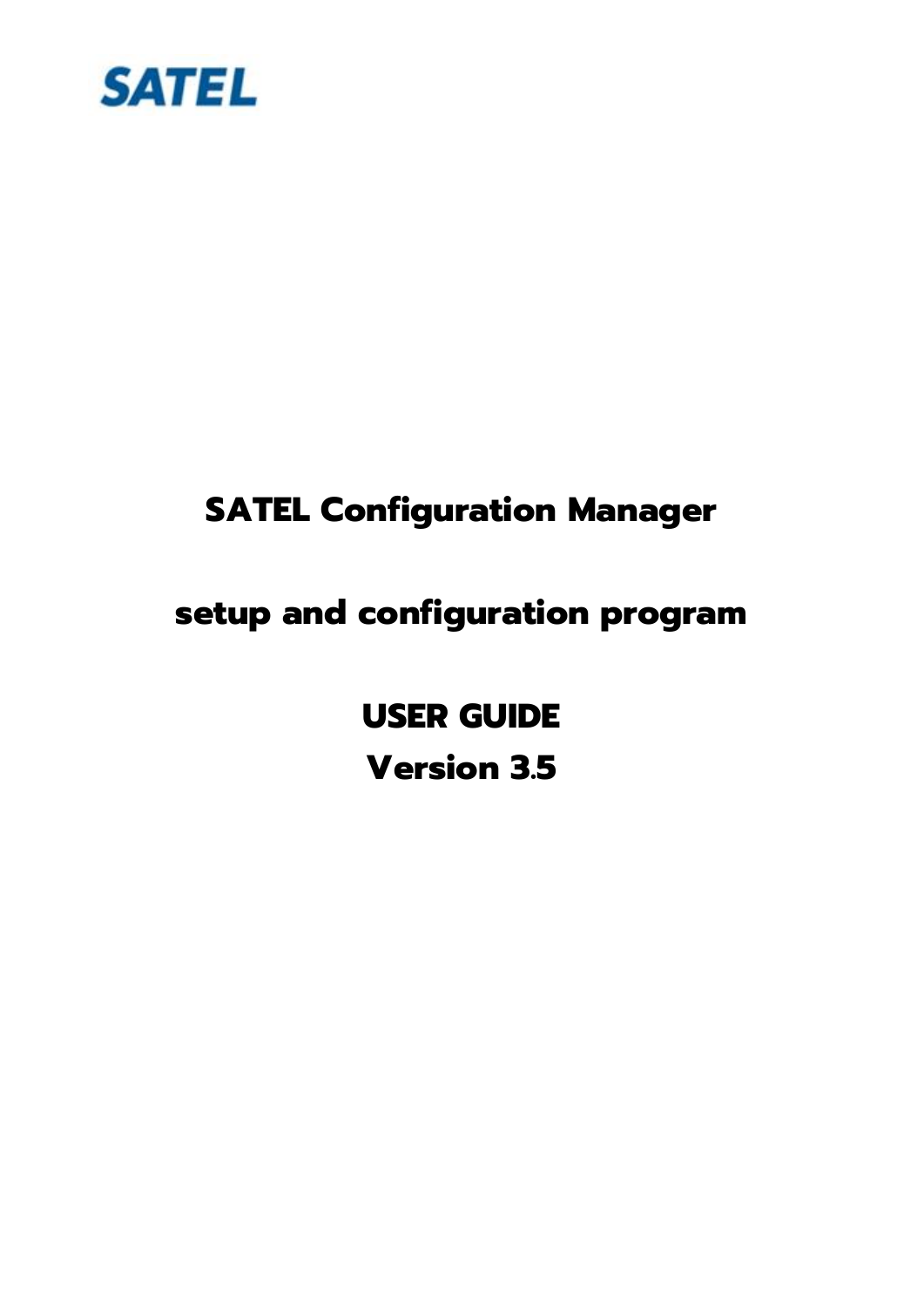#### <span id="page-1-0"></span> $\overline{1}$ **TABLE OF CONTENTS**

| 1            |                                                                     |    |
|--------------|---------------------------------------------------------------------|----|
| $\mathbf{2}$ |                                                                     |    |
|              |                                                                     |    |
| 3            |                                                                     |    |
|              |                                                                     |    |
| 4            |                                                                     |    |
|              |                                                                     |    |
|              | Connect/Disconnect<br>4.1.1                                         | 5  |
|              | 4.1.2<br><b>Read Settings</b>                                       | 5  |
|              | <b>Write Settings</b><br>4.1.3                                      | 5  |
|              | <b>Reset Settings</b><br>4.1.4                                      | 5  |
| 5            |                                                                     |    |
|              |                                                                     |    |
|              | Flash Hardware<br>5.1.1                                             | 6  |
|              | <b>Channel Selector</b><br>5.1.2                                    | 8  |
| 6            |                                                                     |    |
|              |                                                                     |    |
|              |                                                                     |    |
|              |                                                                     |    |
| 7            |                                                                     |    |
|              |                                                                     |    |
|              |                                                                     |    |
|              | How to change values<br>7.2.1                                       | 11 |
|              | <b>Radio Settings</b><br>7.2.2                                      | 12 |
|              | Serial Interface<br>7.2.3                                           | 13 |
|              | Customer info (accessing needs maintenance level password)<br>7.2.4 | 13 |
|              | 7.2.5<br>Call sign                                                  | 14 |
|              | Misc settings<br>7.2.6                                              | 14 |
|              |                                                                     |    |
|              |                                                                     |    |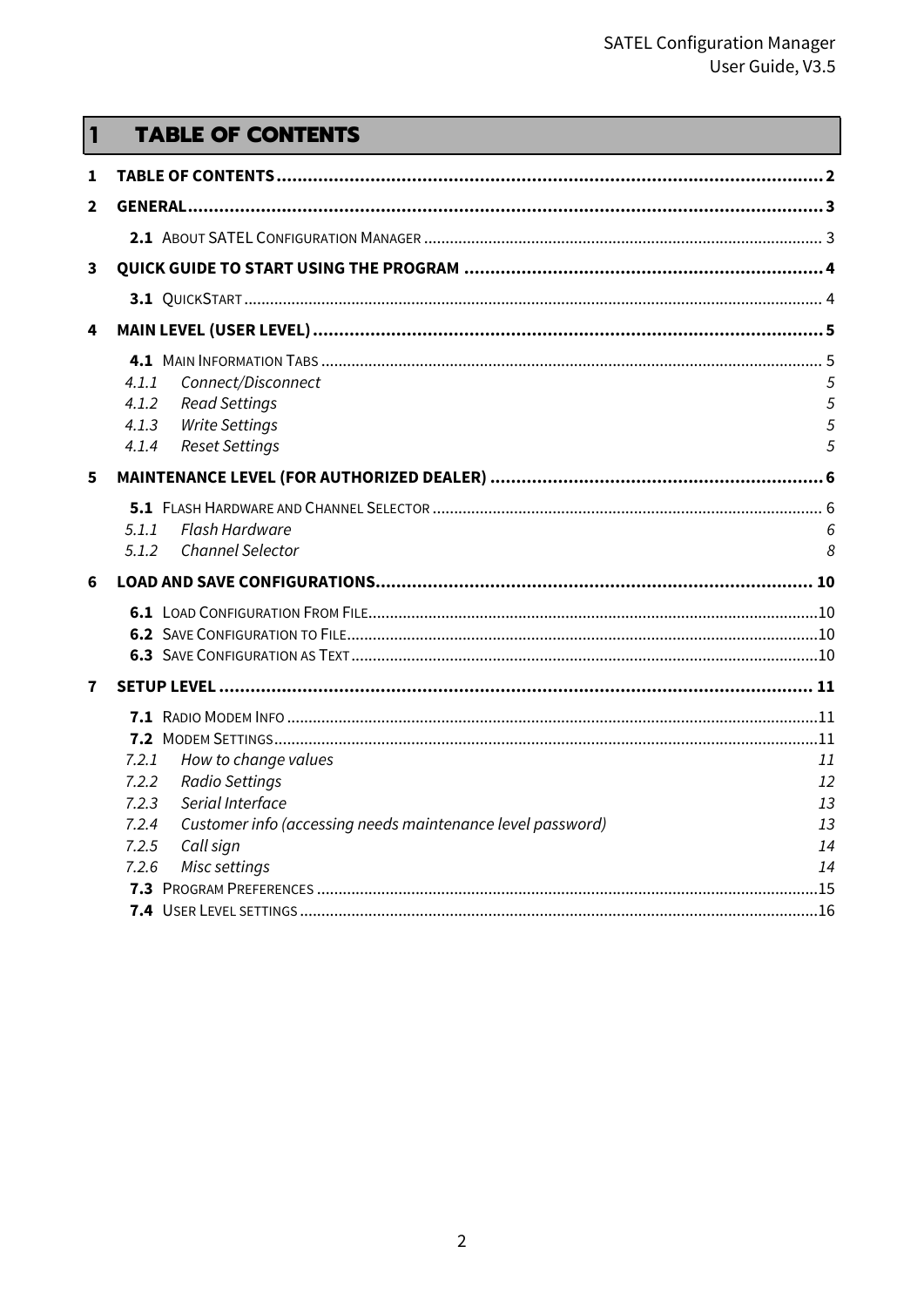# <span id="page-2-0"></span>2 **GENERAL**

## <span id="page-2-1"></span>**2.1 About SATEL Configuration Manager**

SATEL Configuration Manager is a software for configuring and reprogramming a SATEL device. Please check the compatibility for your modem type from the table at SATEL web site: <https://www.satel.com/products/software/software-product-compatibility-table/>

Minimum requirements:

SATEL Configuration Manager PC-program COM port with baud rate min. 9600 bps (alternatively with industrial level USB-RS adapter), recommended Win10 64-bit OS.

|                                | S SATEL Configuration Manager v1.12.3 (SatelNMS.ID v3.68)                     |                                                |                                |                                                                  | ×                                                        |
|--------------------------------|-------------------------------------------------------------------------------|------------------------------------------------|--------------------------------|------------------------------------------------------------------|----------------------------------------------------------|
|                                |                                                                               | Connected                                      |                                |                                                                  | <b>SATEL</b>                                             |
| <b>Disconnect</b>              | <b>Read Settings</b>                                                          | <b>Write Settings</b><br><b>Reset Settings</b> | <b>Scan Tool</b>               |                                                                  |                                                          |
|                                | Radio Modem Info Modem Settings   Program Preferences                         |                                                |                                |                                                                  |                                                          |
| Load Configuration From File   | Save Configuration To File                                                    | Save Configuration as Text                     |                                | Load ChannelList                                                 |                                                          |
|                                | Radio Settings   Serial Interface   Customer info   Call Sign   Misc settings |                                                |                                |                                                                  |                                                          |
| Radio Settings                 |                                                                               |                                                | <b>Channel List</b>            |                                                                  |                                                          |
| 2<br><b>Tx Frequency</b>       | <b>Rx Frequency</b>                                                           | $\overline{?}$<br>Reference Freg               | ø<br>Channel List In Use:      | <b>OFF</b><br>$\blacktriangledown$                               | 2                                                        |
| 438000000                      | 438000000<br>Hz                                                               | 438000000<br>Hz                                | Hz                             | Default Channel: 0                                               |                                                          |
| Channel Spacing                | 2                                                                             |                                                | Channel<br>0                   | TX Freq [Hz]<br>RX Freq [Hz]<br>0<br>0                           | Width [kHz] Power [mW] ^<br>12.5 kHz<br>$\circ$          |
| 12.5 kHz                       |                                                                               |                                                | $\mathbf{0}$<br>$\mathbf{0}$   | $\mathbf{0}$<br>0<br>$\mathbf{0}$<br>$\circ$                     | 12.5 kHz<br>$\circ$<br>12.5 kHz<br>0                     |
| <b>FEC Mode</b>                | 2                                                                             |                                                | $\mathbf{0}$<br>$\mathbf{0}$   | $\mathbf{0}$<br>0<br>0<br>o                                      | 12.5 kHz<br>$\Omega$<br>12.5 kHz<br>$\sigma$             |
| OFF                            |                                                                               |                                                | $\mathbf{0}$<br>$\mathbf{0}$   | $\mathbf{0}$<br>$\mathbf{0}$<br>$\overline{0}$<br>$\overline{0}$ | 12.5 kHz<br>$\overline{0}$<br>12.5 kHz<br>$\overline{0}$ |
| Radio Compatibility            | 2                                                                             |                                                | $\mathbf{0}$                   | 0<br>$\mathbf 0$<br>$\mathbf{0}$                                 | 12.5 kHz<br>$\Omega$                                     |
| SATELLINE-3AS                  | $\overline{\phantom{a}}$                                                      |                                                | $\overline{0}$<br>$\mathbf{0}$ | 0<br>$\mathbf 0$<br>$\mathbf{0}$                                 | 12.5 kHz<br>$\Omega$<br>12.5 kHz<br>0                    |
| <b>Tx Power</b><br>2           | Signal Threshold                                                              | (?)                                            | $\mathbf 0$<br>$\mathbf 0$     | 0<br>$\mathbf{0}$<br>0<br>0                                      | 12.5 kHz<br>$\Omega$<br>12.5 kHz<br>0                    |
| l1 W                           | $-115$                                                                        |                                                | $\mathbf{0}$<br>$\mathbf{0}$   | $\Omega$<br>0<br>0<br>$\mathbf{0}$                               | 12.5 kHz<br>$\Omega$<br>12.5 kHz<br>0                    |
| Repeater Mode                  | <b>Tx Delay</b><br>2                                                          | 3                                              | $\mathbf{0}$<br>$\mathbf{0}$   | $\mathbf 0$<br>$\mathbf{0}$<br>$\overline{0}$<br>$\mathbf{0}$    | 12.5 kHz<br>$\Omega$<br>12.5 kHz<br>$\overline{0}$       |
| OFF                            | ю                                                                             |                                                | $\mathbf 0$<br>$\mathbf{0}$    | $\mathbf{0}$<br>0<br>$\overline{0}$<br>$\mathbf{0}$              | 12.5 kHz<br>$\overline{0}$<br>12.5 kHz<br>$\overline{0}$ |
|                                |                                                                               |                                                | $\mathbf{0}$<br>$\mathbf{0}$   | $\mathbf 0$<br>0<br>$\overline{0}$<br>$\mathbf{0}$               | 12.5 kHz<br>0<br>12.5 kHz<br>$\sigma$                    |
| Addressing                     |                                                                               |                                                | $\mathbf 0$<br>$\mathbf{0}$    | $\mathbf{0}$<br>$\mathbf{0}$<br>0<br>$\mathbf{0}$                | 12.5 kHz<br>0<br>12.5 kHz<br>$\Omega$                    |
| <b>Rx Address Enabled</b>      | Rx 1 Address                                                                  | Rx 2 Address                                   | 2<br>ö<br>$\mathbf{0}$         | $\mathbf{0}$<br>0<br>$\mathbf 0$<br>$\mathbf{0}$                 | 12.5 kHz<br>0<br>12.5 kHz<br>$\Omega$                    |
| OFF<br>$\overline{\mathbf{v}}$ | 0000                                                                          | 0000                                           | $\mathbf 0$<br>$\overline{0}$  | $\mathbf{0}$<br>0<br>$\mathbf{0}$<br>$\overline{0}$              | 12.5 kHz<br>$\Omega$<br>12.5 kHz<br>$\Omega$             |
| <b>Tx Address Enabled</b>      |                                                                               |                                                | $\mathbf{0}$<br>$\mathbf{0}$   | $\overline{0}$<br>o<br>$\overline{0}$<br>0                       | 12.5 kHz<br>$\overline{0}$<br>12.5 kHz<br>$\circ$        |
| OFF<br>$\blacktriangledown$    | <b>Tx 1 Address</b><br>0000                                                   | <b>Tx 2 Address</b><br>0000                    | $\Omega$                       | $\Omega$<br>$\Omega$                                             | 12.5 kHz<br>$\mathbf{0}$                                 |
|                                |                                                                               |                                                |                                | Open Channel Selector                                            |                                                          |
|                                |                                                                               |                                                |                                |                                                                  |                                                          |
|                                |                                                                               |                                                |                                |                                                                  |                                                          |
|                                |                                                                               |                                                |                                |                                                                  |                                                          |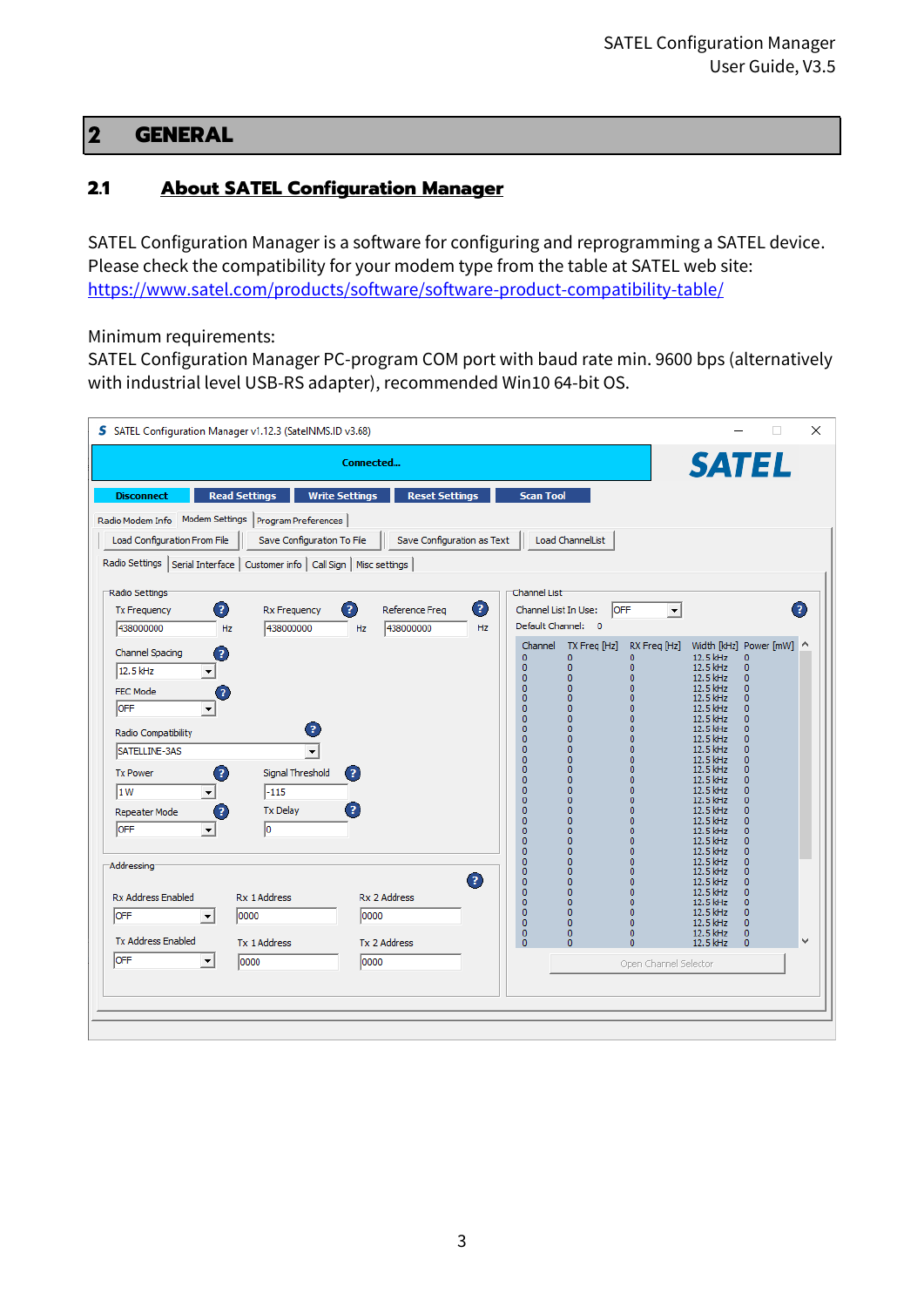# <span id="page-3-0"></span>3 **QUICK GUIDE TO START USING THE PROGRAM**

#### <span id="page-3-1"></span>**3.1 QuickStart**

Preliminary settings:

- 1. Save the **SATEL Configuration Manager, SATEL\_Configuration\_Manager.help** and the **SatelNMS.ID** to the same directory. If available, save also the Firmware to the same directory. The FW type is 3as-oemxx-xx-xx-xx-xx*.snn*. FW file extension syntax is "snn", where numbers nn define the modem model/FW variant (e.g. "s18" for SATELLINE-EASy Pro 35W).
- 2. Connect the modem module to the PC using either direct serial interface cable or the special SATEL programming adapter.
- 3. Connect supply power to the module. Check that you have the correct supply voltage.
- Open the SATEL Configuration Manager program. Check from the "Program Preferences" tab, that you have selected correct COM-port number and that

**SATEL** Read Settings Write Settings Reset Settings  $\bullet$  $\begin{tabular}{|c|c|c|c|} \hline & login & \\\hline \end{tabular}$  $Sone$  |  $\overline{\phantom{a}}$ 

the Baud Rate, Stop Bits, Parity Bits and Data Bits are set according to radio port settings. Default settings of different radio models are mentioned in the products user manual. It is recommended to use 8 Data Bits, No Parity Bits None) and 1 Stop Bits for device connection as other values are not commonly tested.

Factory default settings for the SATELLINE-M3-TR1 module-based products: port 1 ON, 9600bps, 8N1. The SATELLINE-M3-TR1 based radio modems can be set to programming mode, HW PROG -state, where modem serial port settings are temporarily set to following settings: port 1 ON, 9600bps, 8, N, 1 (P2 OFF).

Using evaluation kit for SATEL-TR -modules, service switch (connected to SATEL-TR module Service -pin) can be used to toggled to set the UART1 (TD1, RD1) into known state, 38400, 8, N, 1 (radio service pin pulled low). Many SATEL-TR -module-based products- such like SATEL-EASy+ support port parameters 38400, 8, N, 1 in HW PROG -state (P1 ON RS232, P2 ON RS232).

- 4. To establish connection between the modem and the PC, press the blue Connect tab. To get the radio modem info, press blue Read Settings tab. Now all the information from the modem is available.
- 5. Changed serial interface parameters are taken in use immediately.

#### Please note!

To get access to the Maintenance Settings, press the Program Preferences tab, type in the maintenance Password and press Login and OK. **Functionality is only for authorized dealer.**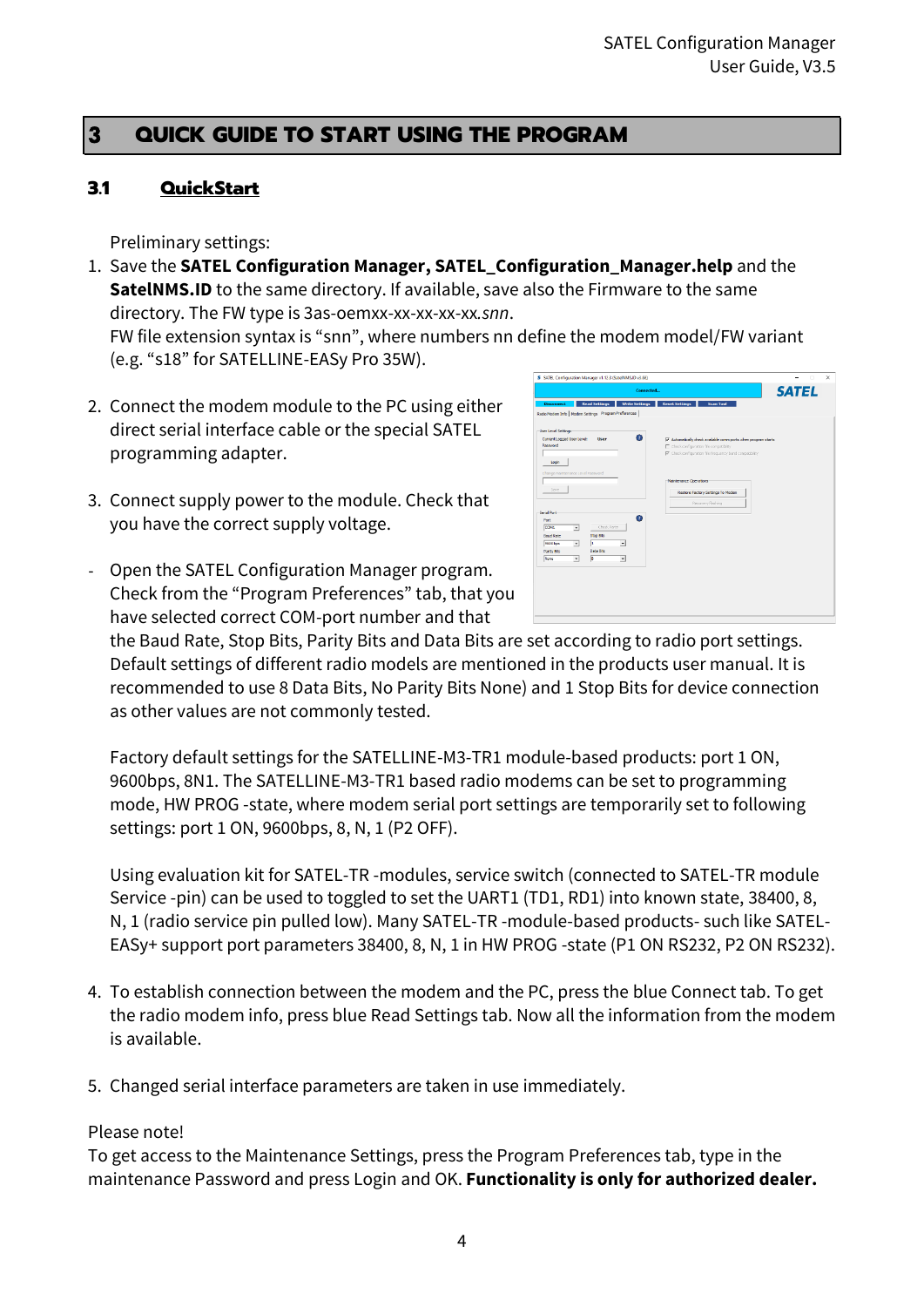# <span id="page-4-0"></span>4 **MAIN LEVEL (User level)**

## <span id="page-4-1"></span>**4.1 Main Information Tabs**

Connect/Disconnect, Read Settings, Write Settings, Reset Settings.

| <b>S</b> SATEL Configuration Manager v1.12.3 (SatelNMS.ID v3.68)                                              |              |
|---------------------------------------------------------------------------------------------------------------|--------------|
| Connected                                                                                                     | <b>SATEL</b> |
| Read Settings<br><b>Write Settings</b><br><b>Reset Settings</b><br>ш<br><b>Disconnect</b><br><b>Scan Tool</b> |              |

## <span id="page-4-2"></span>**4.1.1 Connect/Disconnect**

Opens and closes the connection between the modem and PC.

#### <span id="page-4-3"></span>**4.1.2 Read Settings**

Loads settings from the modem.

#### <span id="page-4-4"></span>**4.1.3 Write Settings**

Writes settings to the modem.

#### <span id="page-4-5"></span>**4.1.4 Reset Settings**

Resets changes and retrieves settings to their value as loaded from the modem prior to saving.

|                                                         | Connected                                                                                  | <b>SATEL</b> |
|---------------------------------------------------------|--------------------------------------------------------------------------------------------|--------------|
| <b>Disconnect</b>                                       | <b>Read Settings</b><br><b>Write Settings</b><br><b>Reset Settings</b><br><b>Scan Tool</b> |              |
| Radio Modem Info   Modem Settings   Program Preferences |                                                                                            |              |
| General Modem Information                               |                                                                                            |              |
| Model:                                                  | Satelline EASy                                                                             | B)           |
| Serial Number:                                          | 122100472                                                                                  |              |
| Frequency Upper Tx Band Limit:                          | 473000000                                                                                  |              |
| Frequency Lower Tx Band Limit:                          | 403000000                                                                                  |              |
| Frequency Upper Rx Band Limit:                          | 473000000                                                                                  |              |
| Frequency Lower Rx Band Limit:                          | 403000000                                                                                  |              |
| FW-version:                                             | 06.16.3.66                                                                                 |              |
| Module TD:                                              | SPL0005e / PV: 00.04 / IM: 05                                                              |              |
| Supported Channel Widths:                               | 12.5kHz, 20kHz, 25kHz                                                                      |              |
| <b>Enabled Channel Widths:</b>                          | 12.5kHz, 20kHz, 25kHz                                                                      |              |
| Region Code:                                            | Default                                                                                    |              |
| Enabled DRM features:                                   |                                                                                            |              |
|                                                         |                                                                                            |              |
|                                                         |                                                                                            |              |
|                                                         |                                                                                            |              |
|                                                         |                                                                                            |              |
|                                                         |                                                                                            |              |
|                                                         |                                                                                            |              |
|                                                         |                                                                                            |              |
|                                                         |                                                                                            |              |
|                                                         |                                                                                            |              |
|                                                         |                                                                                            |              |
|                                                         |                                                                                            |              |
|                                                         |                                                                                            |              |
|                                                         |                                                                                            |              |
|                                                         |                                                                                            |              |
|                                                         |                                                                                            |              |
|                                                         |                                                                                            |              |
|                                                         |                                                                                            |              |
|                                                         |                                                                                            |              |
|                                                         |                                                                                            |              |
|                                                         |                                                                                            |              |
|                                                         |                                                                                            |              |
|                                                         |                                                                                            |              |
|                                                         |                                                                                            |              |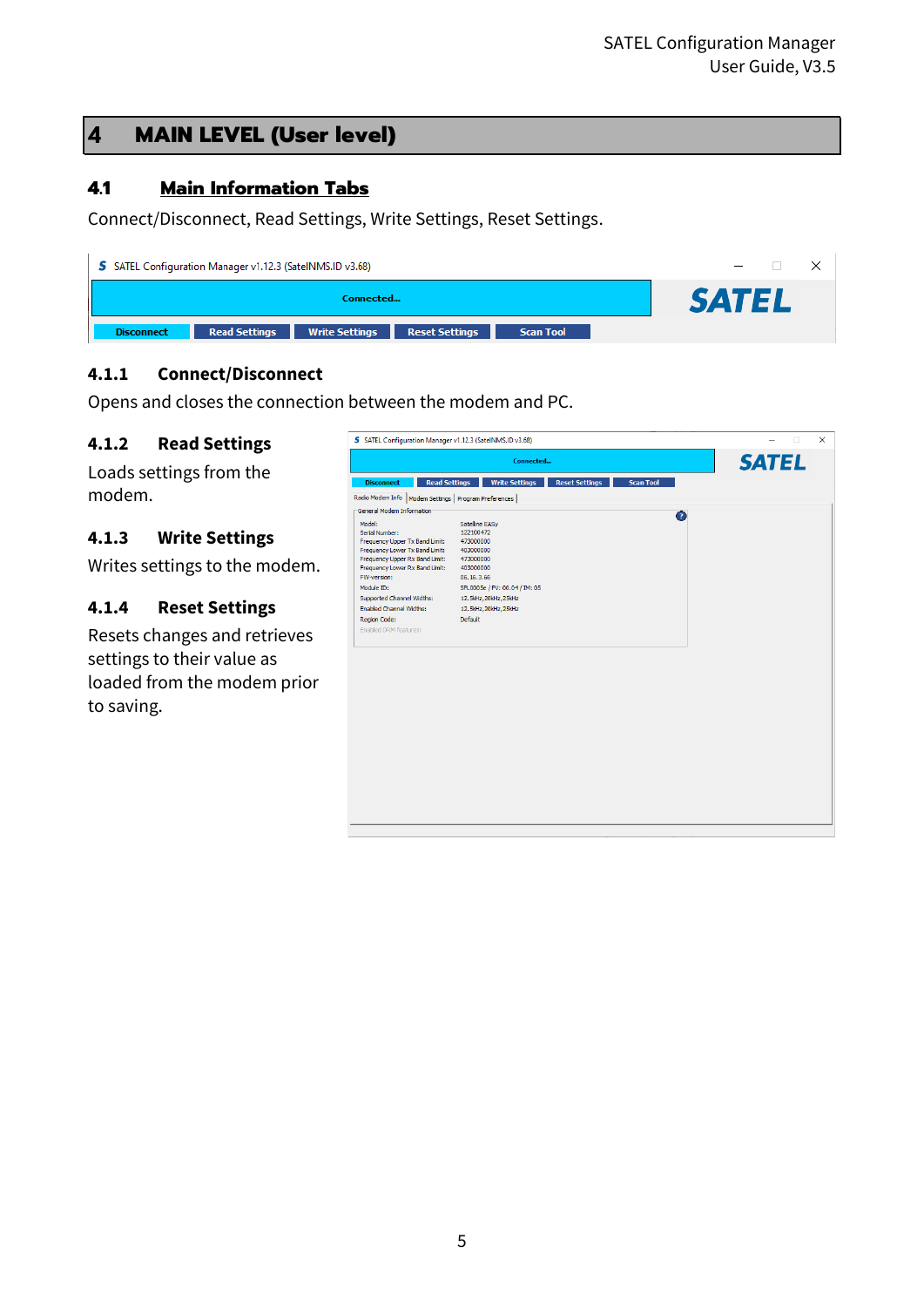# <span id="page-5-0"></span>5 **MAINTENANCE LEVEL (for authorized dealer)**

#### <span id="page-5-1"></span>**5.1 Flash Hardware and Channel Selector**

Note! By default the Flash Hardware and Channel Selector are only available in maintenance level.

| S SATEL Configuration Manager v1.12.3 (SatelNMS.ID v3.68)                                                                                                                                                   |                                                                                                                                                                                                                                 |                  | п                       | $\times$ |
|-------------------------------------------------------------------------------------------------------------------------------------------------------------------------------------------------------------|---------------------------------------------------------------------------------------------------------------------------------------------------------------------------------------------------------------------------------|------------------|-------------------------|----------|
| Connected                                                                                                                                                                                                   |                                                                                                                                                                                                                                 |                  | <b>SATEL</b>            |          |
| <b>Read Settings</b><br><b>Disconnect</b><br><b>Write Settings</b><br>Radio Modem Info   Modem Settings    Program Preferences   User Level Settings                                                        | <b>Reset Settings</b><br><b>Flash Hardware</b>                                                                                                                                                                                  | <b>Scan Tool</b> | <b>Channel Selector</b> |          |
| User Level Settings<br>◉<br>Current Logged User Level:<br><b>Maintenance</b><br>Password<br>Login                                                                                                           | $\overline{\mathsf{v}}$ Automatically check available comm ports when program starts<br>$\triangledown$ Check configuration file compatibility<br>$\overline{\mathbf{v}}$ Check configuration file frequency band compatibility |                  |                         |          |
| Change maintenance Level Password<br>Save                                                                                                                                                                   | Maintenance Operations<br>Restore Factory Settings To Modem<br>Recovery flashing                                                                                                                                                |                  |                         |          |
| Serial Port<br>◉<br>Port<br>Check Ports<br>COM <sub>1</sub><br>$\vert \cdot \vert$<br><b>Baud Rate</b><br><b>Stop Bits</b><br>$\overline{1}$<br>9600 bps<br>$\vert \cdot \vert$<br>$\overline{\phantom{a}}$ |                                                                                                                                                                                                                                 |                  |                         |          |
| Data Bits<br><b>Parity Bits</b><br>$\sqrt{8}$<br>None<br>$\vert \mathbf{v} \vert$<br>$\blacktriangledown$                                                                                                   |                                                                                                                                                                                                                                 |                  |                         |          |
|                                                                                                                                                                                                             |                                                                                                                                                                                                                                 |                  |                         |          |
|                                                                                                                                                                                                             |                                                                                                                                                                                                                                 |                  |                         |          |

#### <span id="page-5-2"></span>**5.1.1 Flash Hardware**

Writes new Firmware to the modem.

First four digits in the radio FW version name define the equivalency of the FW to the device: SATELLINE\_M3\_TR1\_fw\_**06\_16**\_3\_66 (device recognition, "16" = EASy / TR1).

To Flash the Firmware, establish the connection as described before.

To check the FW-version, open the "Radio Modem Info" tab and press "Read Settings" To start flashing procedure, Press Flash Hardware and Press "Yes or No" accordingly.

| Confirm | 22                                                                                                                                                   |
|---------|------------------------------------------------------------------------------------------------------------------------------------------------------|
|         | <b>Precaution!</b>                                                                                                                                   |
|         | A power failure during the Firmware writing may disable the module.<br>Do not interrupt or shut off the power during the Firmware writing operation. |
|         | Are sure you want to load and write firmware?                                                                                                        |
|         | <br>No                                                                                                                                               |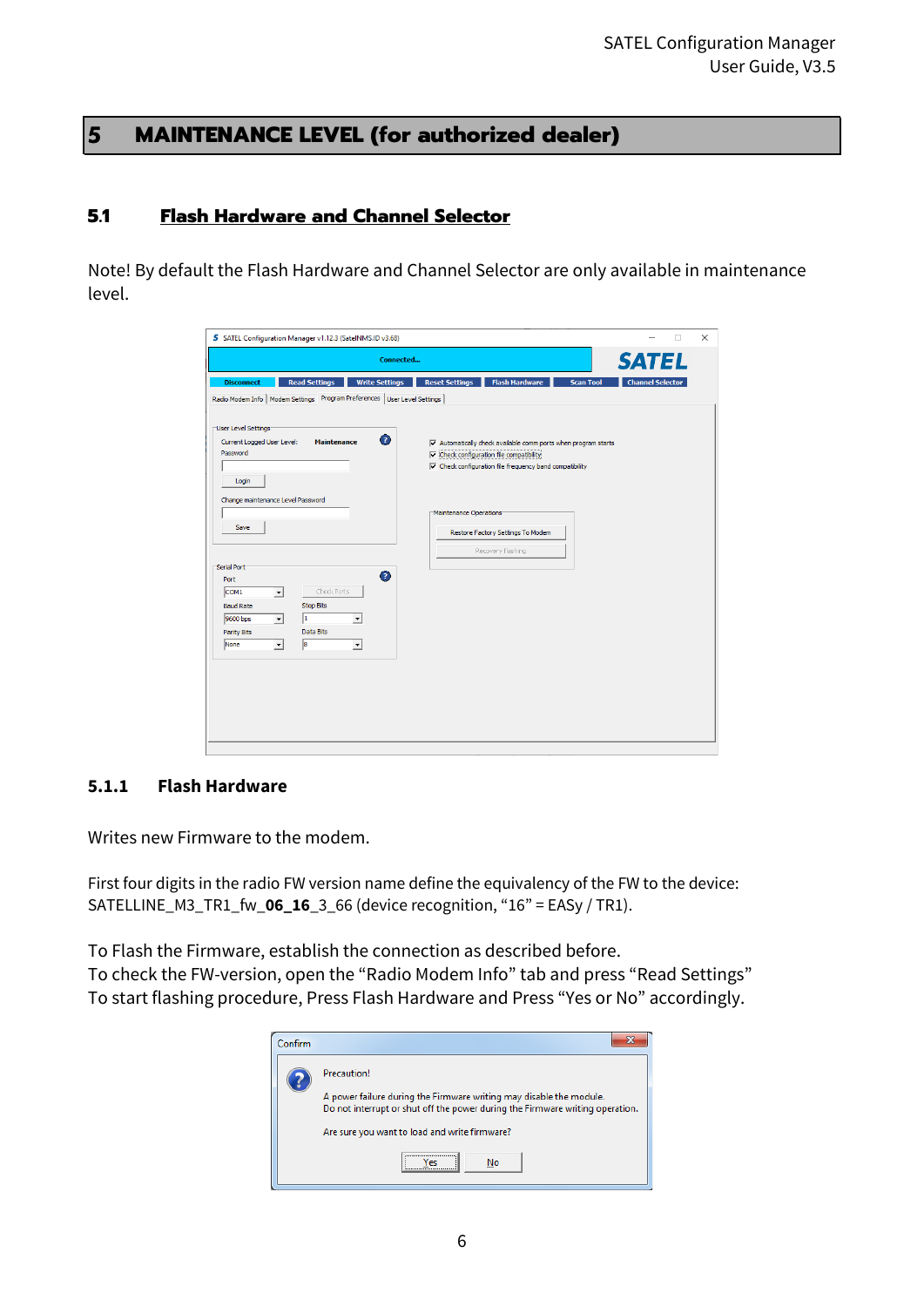Select the program (3as-oemxx-xx-xx-xx-xx.syy). The flashing starts, when "Yes" is pressed.



Wait a while, the flashing takes about 2.5 minutes.

**PLEASE NOTE! Do not disconnect the supply power or interfere with the modem in any other way during the flashing procedure. Interferences may destroy the procedure and it may no longer be possible to flash the module again.**

When the text: "Device programmed successfully..." appears, the flashing is finished and the module must be switched OFF and ON, before it is ready to use.

| <b>Finished.</b><br><b>Read Settings</b><br><b>Write Settings</b><br><b>Disconnect</b>                  | <b>SATEL</b><br><b>Flash Hardware</b><br><b>Reset Settings</b><br><b>Channel Selector</b><br><b>Scan Tool</b>                                                                                                                       |
|---------------------------------------------------------------------------------------------------------|-------------------------------------------------------------------------------------------------------------------------------------------------------------------------------------------------------------------------------------|
| Radio Modem Info   Modem Settings    Program Preferences   User Level Settings                          |                                                                                                                                                                                                                                     |
| User Level Settings<br>Ø<br>Current Logged User Level:<br><b>Maintenance</b><br>Password<br>Login       | $\overline{\blacktriangledown}$ Automatically check available comm ports when program starts<br>$\overline{\nabla}$ Check configuration file compatibility<br>$\triangledown$ Check configuration file frequency band compatibility |
| Change maintenance Level Password<br>Information<br>Save                                                | $\times$<br>Device programmed successfully. You can now power off device and restart it.                                                                                                                                            |
| Serial Port<br>Port                                                                                     | OK                                                                                                                                                                                                                                  |
| Check Ports<br>COM <sub>2</sub><br>$\vert \cdot \vert$<br><b>Stop Bits</b><br><b>Baud Rate</b>          |                                                                                                                                                                                                                                     |
| $\vert$ 1<br>9600 bps<br>$\vert \cdot \vert$<br>$\blacktriangledown$<br>Data Bits<br><b>Parity Bits</b> |                                                                                                                                                                                                                                     |
| $\sqrt{8}$<br>None<br>$\blacktriangledown$<br>$\blacktriangledown$                                      |                                                                                                                                                                                                                                     |
|                                                                                                         |                                                                                                                                                                                                                                     |
|                                                                                                         |                                                                                                                                                                                                                                     |

When this is done, press "Connect" (and "Read settings") to verify that the new FW has been downloaded.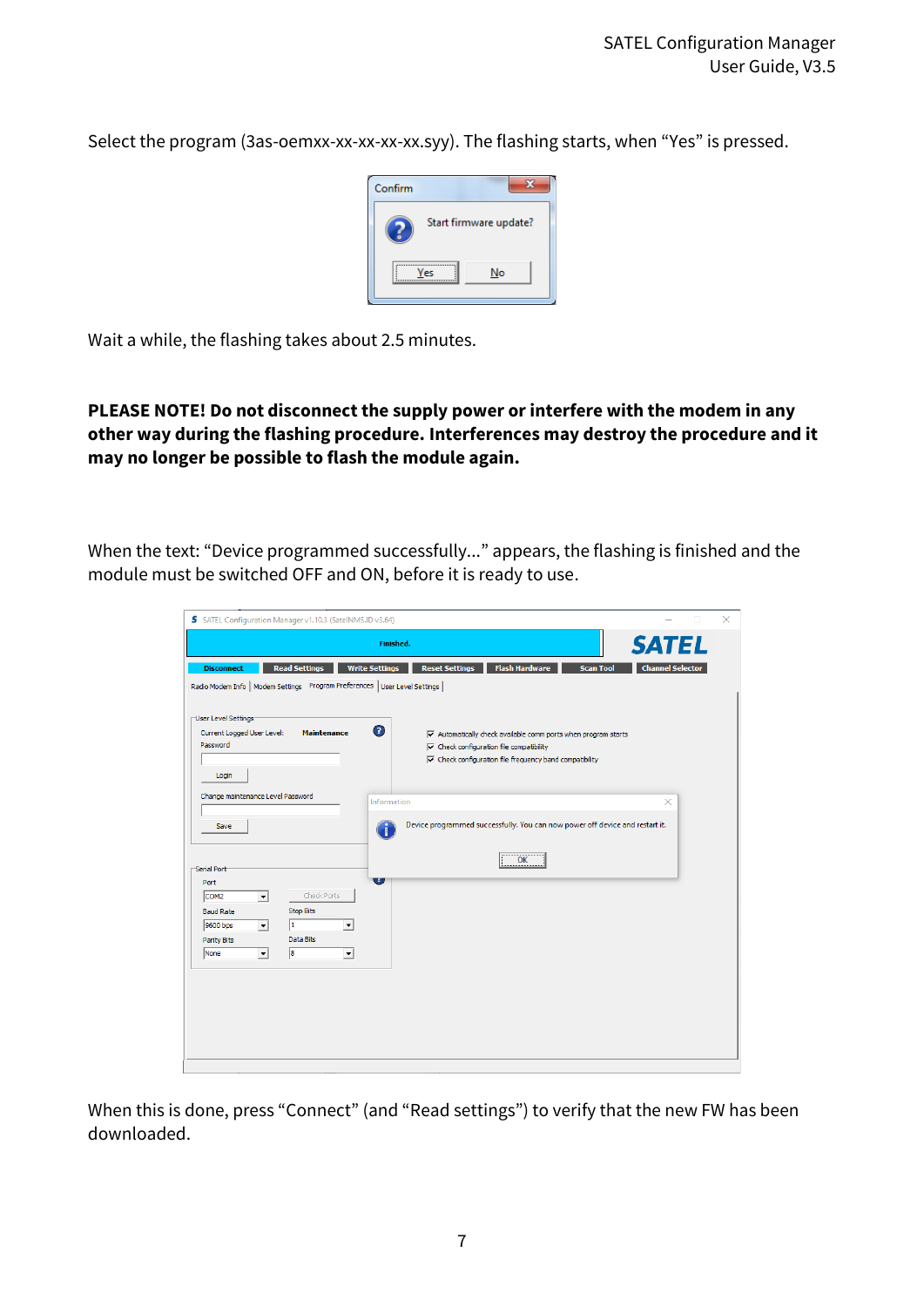After the device is programmed, you can always restore the factory settings if needed by pressing "Restore factory settings"-tab.

Note! It is not possible to update the SATELLINE radio modem to AES supporting firmware from standard firmware version in the field. This task can be executed only in SATEL service and will be changed according to service price list.

It is possible to set firmware version without the AES encryption support to a device which has firmware version with AES encryption support.

## <span id="page-7-0"></span>**5.1.2 Channel Selector**

Channel Selector is a tool to make a channel setup. The setup can be loaded to the modem's memory by clicking the "Write Settings"-tab. **Write Settings** 

#### **Options:**

Load, Save, Clear and Close. Set Channel Name, New Channel, Edit Channel and Delete Channel.



| ○ Open the "Channel Selector"                        | <b>Channel Selector</b> | and make a mouse click on the white |                         |                     |               |
|------------------------------------------------------|-------------------------|-------------------------------------|-------------------------|---------------------|---------------|
| area of the Channel Selector window using the second |                         | 5                                   | <b>Channel Selector</b> |                     |               |
|                                                      |                         |                                     | Default Channel Set     |                     |               |
| button (usually "right click").                      |                         |                                     | <b>Clear</b><br>Load    | <b>Save</b>         | Add           |
|                                                      |                         | <b>Index</b>                        |                         | <b>User Channel</b> | <b>TX</b> Fre |
| $\circ$ Click Set Channel Set Name, and define       |                         |                                     |                         | $\Omega$            | 43800         |
| a name for the channel list.                         |                         |                                     | Set Channel Set Name    |                     |               |
| x                                                    |                         |                                     | Add                     |                     |               |
| Set Channel Set Name                                 |                         |                                     | Edit                    |                     |               |
|                                                      |                         |                                     | Move up                 |                     |               |
| Input                                                |                         |                                     | Move down               |                     |               |
| Default Channel Set                                  |                         |                                     | Set as default          |                     |               |
|                                                      |                         |                                     | <b>Delete</b>           |                     |               |
| OK<br>Cancel                                         |                         |                                     |                         |                     |               |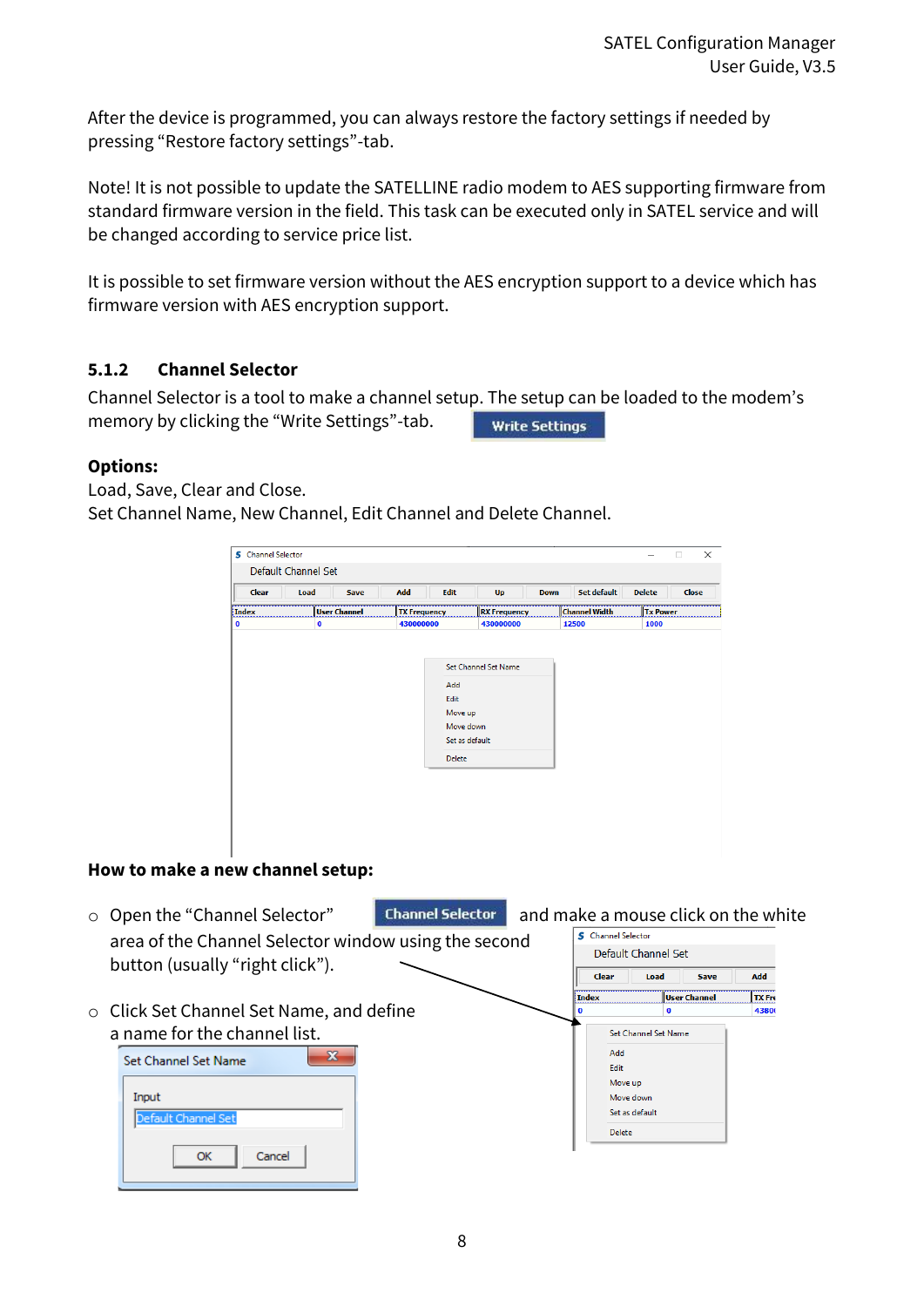| ChannelEditorForm |                                  |                             |                                                                                                                                                    |
|-------------------|----------------------------------|-----------------------------|----------------------------------------------------------------------------------------------------------------------------------------------------|
| User Channel      | <b>TX Frequency</b><br>430000000 | Channel Width<br>$HZ$ 12500 | Channel TX Power<br>▼∣<br>Hz                                                                                                                       |
|                   | <b>RX</b> Frequency<br>430000000 | Hz                          | Cancel<br>OK                                                                                                                                       |
| User Channel      |                                  |                             | = Any number given by the user or, for example, the SATEL distributor<br>$=$ Transmitting frequency. Any given frequency which is available to the |

o Right click on the grey area, select Add and the following window opens.

| User Channel            | = Any number given by the user or, for example, the SATEL distributor.  |
|-------------------------|-------------------------------------------------------------------------|
| <b>TX Frequency</b>     | = Transmitting frequency. Any given frequency which is available to the |
|                         | modem.                                                                  |
| RX Frequency            | $=$ Receiving frequency. Any given frequency which is available to the  |
|                         | modem.                                                                  |
| Channel Width           | = Selected Channel Width, usually given by authorities.                 |
| <b>Channel TX Power</b> | = Selected TX output power                                              |

| <b>Channel List</b><br>Channel List In Use: ON<br><b>Default Channel: 1</b> |                               |                                                                                                |                                                                                                                                          |                                                           |  |
|-----------------------------------------------------------------------------|-------------------------------|------------------------------------------------------------------------------------------------|------------------------------------------------------------------------------------------------------------------------------------------|-----------------------------------------------------------|--|
| Channel<br>n<br>2<br>3<br>o<br>o<br>Ō<br>Ō<br>Ō<br>o                        | $TX$ Freq $[Hz]$<br>433000000 | RX Freg [Hz]<br>430000000 430000000<br>431000000 431000000<br>432000000 432000000<br>433000000 | 12.5 kHz<br>12.5 kHz<br>12.5 kHz<br>12.5 kHz<br>$12.5$ kHz<br>$12.5$ kHz<br>$12.5$ kHz<br>$12.5$ kHz<br>12.5 kHz<br>12.5 kHz<br>12.5 kHz | Width [kHz] Power [mW]<br>0<br>٥<br>٥<br>٥<br>Ō<br>n<br>n |  |

The created frequency list will be displayed in red in the menu until the settings are written to the device with "Write Settings" button.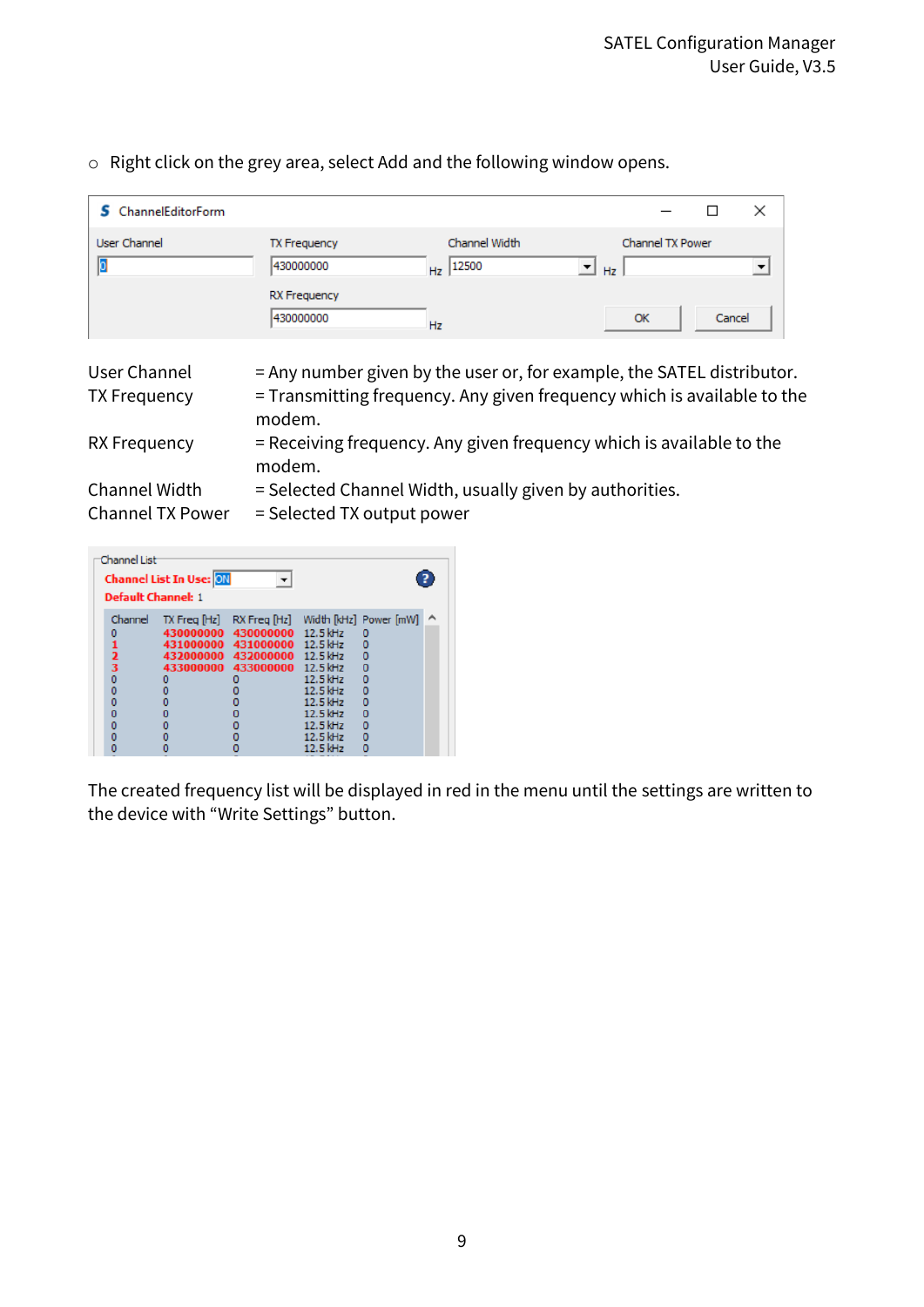# <span id="page-9-0"></span>6 **LOAD AND SAVE CONFIGURATIONS**

# <span id="page-9-1"></span>**6.1 Load Configuration From File**

The configurations made by the Configuration Manager can be loaded from PC to the CM. Select "Load Configuration From File" and "Open" the desired .cfg -file. When done, all settings become red and the following info table opens. The settings are uploaded to the modem by pressing "Write Settings" tab.

| S SATEL Configuration Manager v1.10.3 (SatelNMS.ID v3.64)                                                                                                                                                                                                                                                                                                                                                                                                                                                                                                       | $\Box$<br>$\times$<br>$\overline{\phantom{a}}$                                                                                                                                                                                                                                                                                                        |                                         |                 |
|-----------------------------------------------------------------------------------------------------------------------------------------------------------------------------------------------------------------------------------------------------------------------------------------------------------------------------------------------------------------------------------------------------------------------------------------------------------------------------------------------------------------------------------------------------------------|-------------------------------------------------------------------------------------------------------------------------------------------------------------------------------------------------------------------------------------------------------------------------------------------------------------------------------------------------------|-----------------------------------------|-----------------|
| Connected                                                                                                                                                                                                                                                                                                                                                                                                                                                                                                                                                       | <b>SATEL</b>                                                                                                                                                                                                                                                                                                                                          | Information                             | $\vert x \vert$ |
| <b>Reset Settings</b><br><b>Flash Hardware</b><br><b>Read Settings</b><br>Write Settings<br><b>Scan Tool</b><br><b>Disconnect</b><br>Radio Modem Info Modem Settings   Program Preferences   User Level Settings  <br>Load Configuration From File Save Configuration To File<br>Save Configuration as Text<br>Load ChannelList<br>Radio Settings   Serial Interface   Customer info   Call Sign   Misc settings                                                                                                                                                | <b>Channel Selector</b>                                                                                                                                                                                                                                                                                                                               | Configuration file loaded successfully! |                 |
| Radio Settings<br>Channel List<br>$\bullet$<br>◉<br>$\bullet$<br>Reference Freq<br>Channel List In Use: OFF<br><b>Rx Frequency</b><br>Tx Frequency<br>Default Channel: 0<br>438000000<br>438000000<br>438000000<br>Hz<br>Hz.<br>Hz<br>Channel Spacing<br>Q<br>12.5 léig<br>$\bullet$<br>$\sqrt{2}$<br><b>FEC Mode</b><br>œ<br>lore<br>n<br>Œ<br>Radio Compatibility<br>×<br>SATELLINE-3AS<br>$\circ$<br>n<br>ø<br>Signal Threshold<br>Ω<br>Tx Power<br><b>D</b><br>1W<br>$-115$<br>ര<br><b>Tx Delay</b><br>œ<br>Repeater Mode<br>o<br><b>OFF</b><br>ь<br>n<br>n | $\bullet$<br>$\cdot$<br>Channel TX Freq [Hz] RX Freq [Hz] Width [kHz] Power [mW] ^<br>$12.5\,\mathrm{kHz}$<br>12.5 kHz<br>12.5 kHz<br>12.5 kHz<br>12.5 kHz<br>12.5 kHz<br>12.5 kHz<br>12.5 kHz<br>12.5 kHz<br>12.5 kHz<br>12.5 lotz<br>12.5 kHz<br>12.5 kHz<br>12.5 lotz<br>12.5 létiz<br>12.5 kHz<br>12.5 lotz<br>12.5 kHz<br>12.5 kHz<br>12.5 ld-tz | ,,,,,,,,,,,,,,,,,,,,,,,,,               |                 |
| Addressing<br>$\bullet$<br>Rx Address Enabled<br>Rx 1 Address<br>Rx 2 Address<br>$\sqrt{2}$<br>lore<br>0000<br>0000<br>$\check{}$<br>Tx Address Enabled<br>Tx 1 Address<br>Tx 2 Address<br>OFF<br>$\check{}$<br>0000<br>0000                                                                                                                                                                                                                                                                                                                                    | 12.5 kHz<br>12.5 kHz<br>12.5 kHz<br>12.5 kHz<br>12.5 letz<br>12.5 kHz<br>12.5 kHz<br>12.5 lotz<br>n<br><b>M</b><br>12.5 kHz<br>Open Channel Selector                                                                                                                                                                                                  |                                         |                 |
|                                                                                                                                                                                                                                                                                                                                                                                                                                                                                                                                                                 |                                                                                                                                                                                                                                                                                                                                                       |                                         |                 |

**Note!** By default, the "Check configuration file compatibility" setting is enabled in the SW settings, Program Preferences -tab. SW checks whether the .cfg file is compatible with exact device HW variant. In case the saved configuration file is needed to be imported to a device from example from a different manufacturing period, this selection needs to be unchecked.

In case HW difference between the devices in file import process, the following error messages are shown:



# <span id="page-9-2"></span>**6.2 Save Configuration to File**

All configurations made by the Configuration Manager can be saved to the PC. Saving is done by pressing "Save Configuration To File" and selecting the directory where the settings will be saved.

## <span id="page-9-3"></span>**6.3 Save Configuration as Text**

All configurations made by the Configuration Manager can be saved as a text-file to the PC. This feature makes it possible to use settings for other purposes, for example printing etc.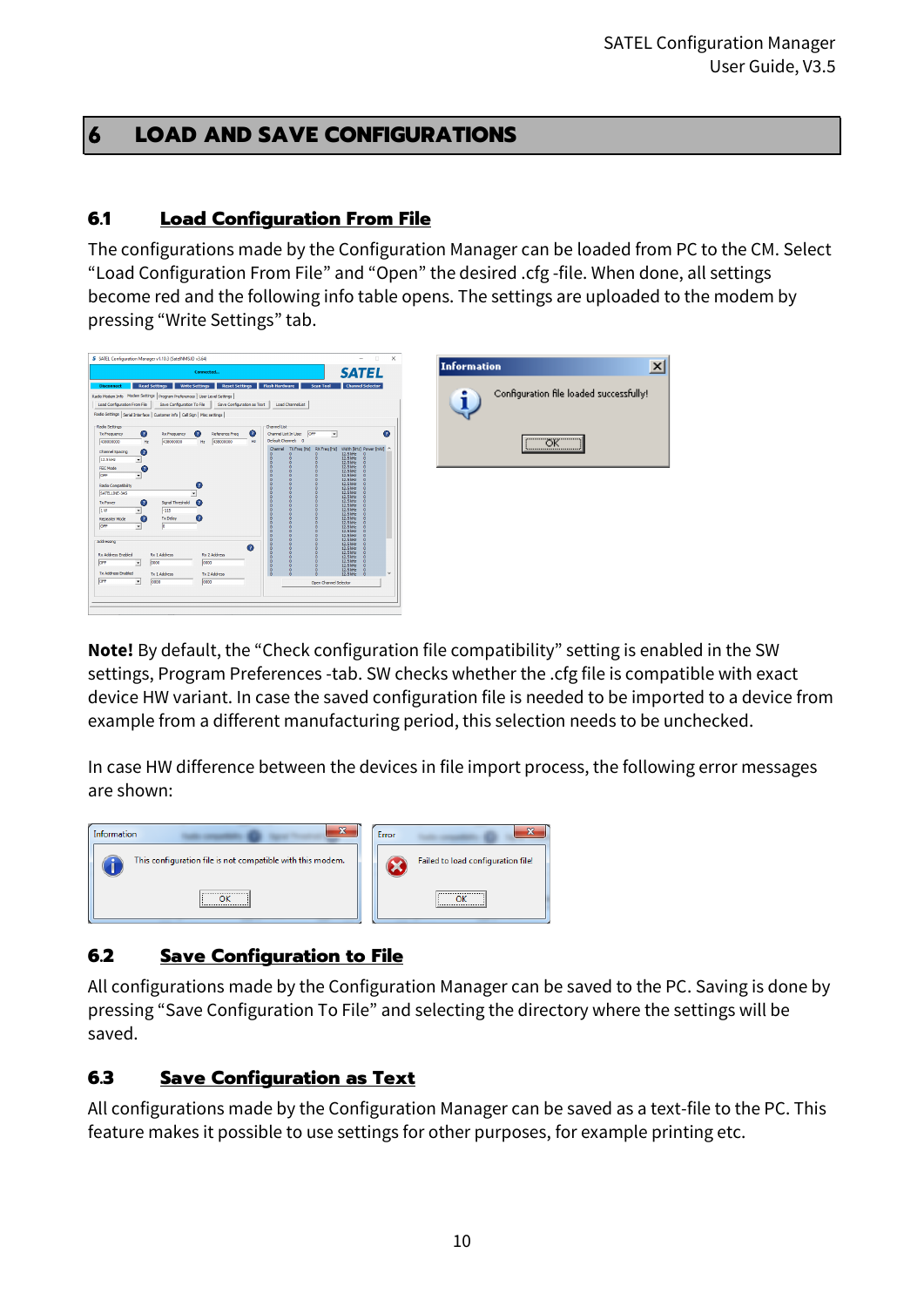## <span id="page-10-0"></span>7 **SETUP LEVEL**

Radio Modem Info, Modem Settings, Program Preferences, User Level Settings.

| <b>S</b> SATEL Configuration Manager v1.10.3 (SatelNMS.ID v3.64)                                                                  |                         |
|-----------------------------------------------------------------------------------------------------------------------------------|-------------------------|
| Connected                                                                                                                         | <b>SATEL</b>            |
| Flash Hardware<br><b>Read Settings</b><br><b>Reset Settings</b><br><b>Write Settings</b><br><b>Scan Tool</b><br><b>Disconnect</b> | <b>Channel Selector</b> |
| Radio Modem Info Modem Settings   Program Preferences   User Level Settings                                                       |                         |

# <span id="page-10-1"></span>**7.1 Radio Modem Info**

Information about the model, serial number, frequency limits, Firmware version, and ID.

| General Modem Information      | 7                              |
|--------------------------------|--------------------------------|
| Model:                         | Satelline EASv-35W             |
| Serial Number:                 |                                |
| Frequency Upper Tx Band Limit: | 473000000                      |
| Frequency Lower Tx Band Limit: | 403000000                      |
| Frequency Upper Rx Band Limit: | 473000000                      |
| Frequency Lower Rx Band Limit: | 403000000                      |
| FW-version:                    | 06.18.3.60                     |
| Module ID                      | EPT + SPL0005e / PV: 05.00 / I |
| Supported Channel Widths:      | 12.5kHz, 20kHz, 25kHz          |
| <b>Enabled Channel Widths:</b> | 12.5kHz, 20kHz, 25kHz          |
| Region Code:                   | Default                        |

#### Module ID:

- SPL0005e  $\rightarrow$  Support for PCC and TrimTalk® modulations
- available since serial number 1118xxxxx

## <span id="page-10-2"></span>**7.2 Modem Settings**

#### <span id="page-10-3"></span>**7.2.1 How to change values**

- 1. Values without  $\mathbf{I}$ -button (like RX Frequency). Type new value, when the value is changed, but not sent to the modem yet, the name of the box becomes red.
- 2. Values with  $\blacksquare$ -button. Select new value from pull-down menu.
- 3. The changed values will be sent to the modem when **Write Settings** is pressed.
- 4. When the radio modem has accepted the changes the red colour changes back to normal.

|                                        |                                                                               | Connected                                      |    |                                                                  |                                  | <b>SATEL</b>           |                                      |
|----------------------------------------|-------------------------------------------------------------------------------|------------------------------------------------|----|------------------------------------------------------------------|----------------------------------|------------------------|--------------------------------------|
| <b>Disconnect</b>                      | <b>Read Settings</b>                                                          | <b>Write Settings</b><br><b>Reset Settings</b> |    | <b>Flash Hardware</b>                                            | <b>Scan Tool</b>                 |                        | <b>Channel Selector</b>              |
|                                        | Radio Modem Info Modem Settings   Program Preferences   User Level Settings   |                                                |    |                                                                  |                                  |                        |                                      |
| Load Configuration From File           | Save Configuration To File                                                    | Save Configuration as Text                     |    | <b>Load ChannelList</b>                                          |                                  |                        |                                      |
|                                        | Radio Settings   Serial Interface   Customer info   Call Sign   Misc settings |                                                |    |                                                                  |                                  |                        |                                      |
| Radio Settings                         |                                                                               |                                                |    | Channel List                                                     |                                  |                        |                                      |
| Q)<br><b>Tx Frequency</b>              | <b>Rx Frequency</b>                                                           | 21<br>Reference Freq                           | 2  | Channel List In Use:                                             | loFF<br>$\overline{\phantom{a}}$ |                        | ø                                    |
| 438000000                              | 438000000<br>Hz                                                               | 438000000<br>Hz                                | Hz | Default Channel: 0                                               |                                  |                        |                                      |
| Channel Spacing<br>7                   |                                                                               |                                                |    | Channel<br>TX Freq [Hz]<br>n<br>$\Omega$                         | RX Freq [Hz]<br>n                | 12.5 kHz               | Width [kHz] Power [mW] ^<br>$\Omega$ |
| 12.5 kHz<br>$\mathbf{v}$               |                                                                               |                                                |    | $\mathbf{0}$<br>$\Omega$<br>$\mathbf{0}$<br>$\mathbf{0}$         | $\circ$<br>ō                     | 12.5 kHz<br>12.5 kHz   | $\Omega$<br>$\Omega$                 |
| FEC Mode<br>Œ.                         |                                                                               |                                                |    | $\Omega$<br>$\Omega$<br>$\mathbf{0}$<br>$\mathbf{0}$             | ō<br>ō                           | 12.5 kHz<br>12.5 kHz   | $\Omega$<br>$\Omega$                 |
| OFF<br>$\blacktriangledown$            |                                                                               |                                                |    | ō<br>$\mathbf{0}$                                                | $\bullet$                        | 12.5 kHz               | $\overline{0}$                       |
| <b>Radio Compatibility</b>             |                                                                               | $\overline{\mathbf{r}}$                        |    | $\bullet$<br>$\mathbf{0}$<br>$\theta$<br>$\mathbf{0}$            | o<br>$\bullet$                   | 12.5 kHz<br>12.5 kHz   | $\mathbf{0}$<br>$\mathbf{0}$         |
| SATELLINE-3AS                          |                                                                               |                                                |    | $\overline{0}$<br>$\mathbf{0}$<br>$\mathbf{0}$<br>$\overline{0}$ | $\bullet$<br>$\bullet$           | 12.5 kHz<br>12.5 kHz   | $\Omega$<br>$\Omega$                 |
| <b>Tx Power</b><br>7                   | Signal Threshold                                                              | Ŧ.                                             |    | $\mathbf{0}$<br>$\mathbf{0}$<br>$\mathbf{0}$<br>$\mathbf{0}$     | $\mathbf{0}$<br>$\mathbf{0}$     | $12.5$ kHz<br>12.5 kHz | $\Omega$<br>$\Omega$                 |
| 1W<br>$\overline{\phantom{a}}$         | $-115$                                                                        |                                                |    | $\mathbf{0}$<br>$\mathbf{0}$<br>$\mathbf{0}$<br>$\mathbf{0}$     | $\bullet$<br>$\mathbf{0}$        | 12.5 kHz<br>12.5 kHz   | n<br>$\mathbf 0$                     |
| Q.<br><b>Repeater Mode</b>             | <b>Tx Delay</b>                                                               | 2                                              |    | $\theta$<br>$\overline{0}$<br>$\theta$<br>$\overline{0}$         | $\bullet$<br>$\theta$            | 12.5 kHz<br>12.5 kHz   | $\mathbf 0$<br>$\mathbf{0}$          |
| OFF<br>$\overline{\phantom{a}}$        | о                                                                             |                                                |    | $\theta$<br>$\mathbf{0}$<br>$\mathbf{0}$<br>$\mathbf{0}$         | $\bullet$<br>$\bullet$           | 12.5 kHz<br>12.5 kHz   | $\mathbf{0}$<br>$\Omega$             |
|                                        |                                                                               |                                                |    | $\mathbf{0}$<br>$\mathbf{0}$<br>$\mathbf{0}$<br>$\mathbf{0}$     | $\mathbf{0}$<br>o                | 12.5 kHz<br>$12.5$ kHz | $\Omega$<br>ö                        |
| Addressing                             |                                                                               |                                                |    | $\Omega$<br>$\mathbf{0}$<br>$\mathbf{0}$<br>$\mathbf{0}$         | ö<br>$\mathbf{O}$                | 12.5 kHz<br>12.5 kHz   | $\Omega$<br>$\Omega$                 |
| <b>Rx Address Enabled</b>              | Rx 1 Address                                                                  | Rx 2 Address                                   | ø  | ö<br>$\mathbf{0}$<br>$\bullet$<br>$\mathbf 0$                    | ō<br>o                           | 12.5 kHz<br>12.5 kHz   | $\Omega$<br>n                        |
| loff<br>$\overline{\phantom{a}}$       | laggo                                                                         | loggo                                          |    | $\theta$<br>$\mathbf{0}$<br>$\overline{0}$<br>$\overline{0}$     | $\bullet$<br>$\overline{0}$      | 12.5 kHz<br>12.5 kHz   | $\Omega$<br>$\mathbf{0}$             |
|                                        |                                                                               |                                                |    | $\theta$<br>$\mathbf{0}$<br>$\Omega$<br>$\mathbf{0}$             | ö<br>o                           | 12.5 kHz<br>12.5 kHz   | $\mathbf{0}$<br>$\Omega$             |
| <b>Tx Address Enabled</b>              | Tx 1 Address                                                                  | Tx 2 Address                                   |    | $\Omega$<br>n                                                    | n                                | 12.5 kHz               | $\Omega$                             |
| <b>OFF</b><br>$\overline{\phantom{a}}$ | 0000                                                                          | loooo                                          |    |                                                                  | Open Channel Selector            |                        |                                      |
|                                        |                                                                               |                                                |    |                                                                  |                                  |                        |                                      |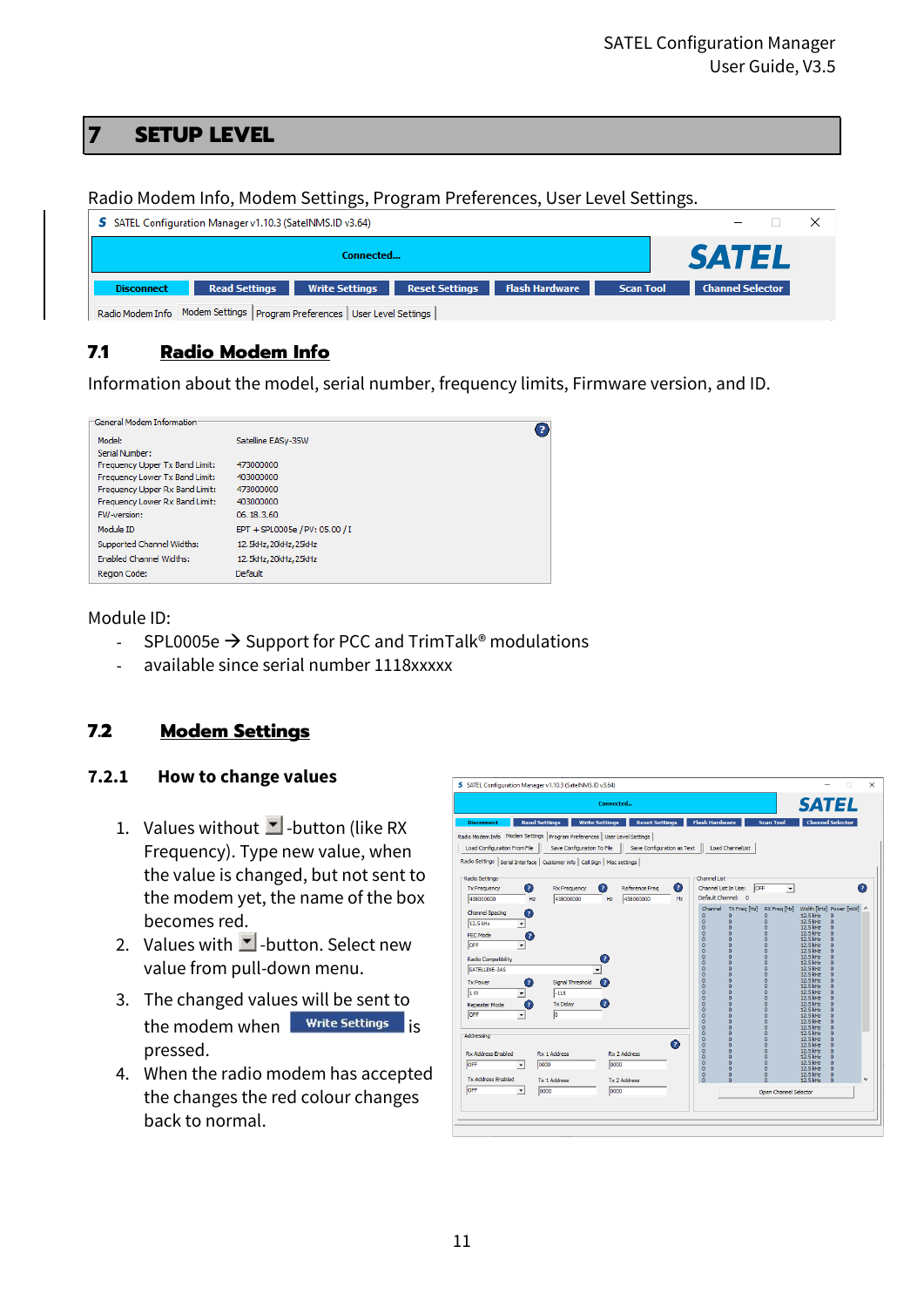## <span id="page-11-0"></span>**7.2.2 Radio Settings**

#### **Radio Settings**

Options:

TX Frequency, RX Frequency, Reference Frequency, Channel Spacing, FEC Mode, Radio Compatibility, TX Power, Signal Threshold, Repeater mode, TX Delay.

## **Addressing**

Options:

RX Addressing, TX Addressing. RX/TX Address Enabled ON/OFF RX/TX 1 Address, RX/TX 2 Address.

Addresses can be used to route a data message to the desired destination or

to separate two parallel networks from each other.

The radio modem contains one transmission and one reception address, which is known as the primary address. This primary address is used whenever data from the serial interface is transmitted. At the receiving end, the radio modem will receive using this address. The ports are functioning according to the device hardware recognition.

Channel List (accessing needs maintenance level password) Options: Channel list in use: ON/OFF Channel, Frequency, Channel Width, Power

|                                                                               |                            | Connected                                      |                                                                                                 | <b>SATEL</b>                                |
|-------------------------------------------------------------------------------|----------------------------|------------------------------------------------|-------------------------------------------------------------------------------------------------|---------------------------------------------|
| <b>Disconnect</b>                                                             | <b>Read Settings</b>       | <b>Write Settings</b><br><b>Reset Settings</b> | <b>Flash Hardware</b><br><b>Scan Tool</b>                                                       | <b>Channel Selector</b>                     |
| Radio Modem Info Modem Settings   Program Preferences   User Level Settings   |                            |                                                |                                                                                                 |                                             |
| <b>Load Configuration From File</b>                                           | Save Configuration To File | Save Configuration as Text                     | <b>Load ChannelList</b>                                                                         |                                             |
| Radio Settings   Serial Interface   Customer info   Call Sign   Misc settings |                            |                                                |                                                                                                 |                                             |
|                                                                               |                            |                                                |                                                                                                 |                                             |
| Radio Settings<br>G)<br><b>Tx Frequency</b>                                   | <b>Rx Frequency</b>        | -21<br>Reference Freg                          | <b>Channel List</b><br>Ø<br>Channel List In Use:<br><b>OFF</b>                                  | Q<br>$\overline{\phantom{a}}$               |
| 438000000                                                                     | 438000000<br>Hz            | 438000000<br>Hz                                | Default Channel: 0<br>Hz                                                                        |                                             |
|                                                                               |                            |                                                | TX Freq [Hz]<br>Channel<br>RX Freq [Hz]                                                         | Width [kHz] Power [mW]                      |
| Channel Spacing<br>Ŧ.<br>12.5 kHz<br>$\blacktriangledown$                     |                            |                                                | $\overline{0}$<br>o<br>$\overline{0}$<br>$\bullet$<br>$\bullet$<br>$\circ$                      | $\theta$<br>12.5 kHz<br>12.5 kHz<br>ō       |
| FEC Mode                                                                      |                            |                                                | $\bullet$<br>$\mathbf{0}$<br>$\theta$<br>$\overline{0}$<br>$\mathbf{0}$<br>$\mathbf 0$          | 12.5 kHz<br>$\theta$<br>12.5 kHz<br>o       |
| 3<br>loff<br>$\overline{\phantom{a}}$                                         |                            |                                                | $\mathbf 0$<br>$\overline{0}$<br>Ō<br>ō<br>$\mathbf 0$<br>$\mathbf 0$                           | 12.5 kHz<br>Ō<br>12.5 kHz<br>ō              |
|                                                                               |                            | 2                                              | $\bullet$<br>$\overline{0}$<br>$\mathbf 0$<br>ō<br>$\overline{0}$<br>$\circ$                    | 12.5 kHz<br>ō<br>12.5 kHz<br>$\theta$       |
| Radio Compatibility<br>SATELLINE-3AS                                          |                            | ۰                                              | $\overline{0}$<br>$\mathbf 0$<br>$\mathbf{0}$<br>$\mathbf 0$<br>$\overline{0}$<br>$\mathbf 0$   | 12.5 kHz<br>o<br>12.5 kHz<br>ō              |
| <b>Tx Power</b>                                                               |                            |                                                | $\overline{0}$<br>$\overline{0}$<br>$\mathbf 0$<br>ō<br>$\bullet$<br>$\bullet$                  | 12.5 kHz<br>ō<br>12.5 kHz<br>ō              |
| 7<br>1W<br>$\blacktriangledown$                                               | Signal Threshold<br>$-115$ | 62                                             | ō<br>$\overline{0}$<br>$\overline{0}$<br>o<br>$\mathbf{0}$<br>$\mathbf 0$                       | 12.5 kHz<br>ō<br>12.5 kHz<br>ō              |
| Ŧ<br><b>Repeater Mode</b>                                                     | <b>Tx Delay</b>            | 2                                              | $\mathbf 0$<br>$\overline{0}$<br>$\mathbf{0}$<br>o<br>$\overline{0}$<br>$\overline{0}$          | 12.5 kHz<br>$\mathbf{0}$<br>12.5 kHz<br>ō   |
| OFF<br>$\overline{\phantom{a}}$                                               | o                          |                                                | $\mathbf 0$<br>$\mathbf{0}$<br>$\bullet$<br>ō<br>ō<br>$\overline{0}$                            | 12.5 kHz<br>٥<br>12.5 kHz<br>ō              |
|                                                                               |                            |                                                | o<br>o<br>$\mathbf 0$<br>ö<br>$\overline{0}$<br>$\mathbf{0}$                                    | 12.5 kHz<br>o<br>12.5 kHz<br>ō              |
| <b>Addressing</b>                                                             |                            |                                                | 0<br>$\mathbf{0}$<br>$\overline{0}$<br>$\mathbf{0}$<br>$\mathbf{0}$                             | 12.5 kHz<br>o<br>12.5 kHz<br>٥              |
|                                                                               |                            |                                                | $\frac{0}{0}$<br>⋒<br>$\overline{0}$<br>$\overline{0}$<br>ō<br>$\mathbf{0}$                     | 12.5 kHz<br>ō<br>12.5 kHz<br>ō              |
| <b>Rx Address Enabled</b>                                                     | <b>Rx 1 Address</b>        | <b>Rx 2 Address</b>                            | $\overline{0}$<br>$\overline{0}$<br>$\Omega$<br>$\overline{0}$<br>$\overline{0}$<br>$\theta$    | 12.5 kHz<br>$\mathbf{0}$<br>12.5 kHz<br>ō   |
| OFF<br>$\blacktriangledown$                                                   | 0000                       | 0000                                           | $\bullet$<br>$\mathbf{0}$<br>$\mathbf{0}$<br>$\overline{0}$<br>$\overline{0}$<br>$\overline{0}$ | 12.5 kHz<br>٥<br>12.5 kHz<br>$\overline{0}$ |
| <b>Tx Address Enabled</b>                                                     | <b>Tx 1 Address</b>        | <b>Tx 2 Address</b>                            | ō<br>$\Omega$<br>$\Omega$                                                                       | 12.5 kHz<br>ō                               |
| OFF<br>$\blacktriangledown$                                                   | 0000                       | 0000                                           |                                                                                                 | Open Channel Selector                       |
|                                                                               |                            |                                                |                                                                                                 |                                             |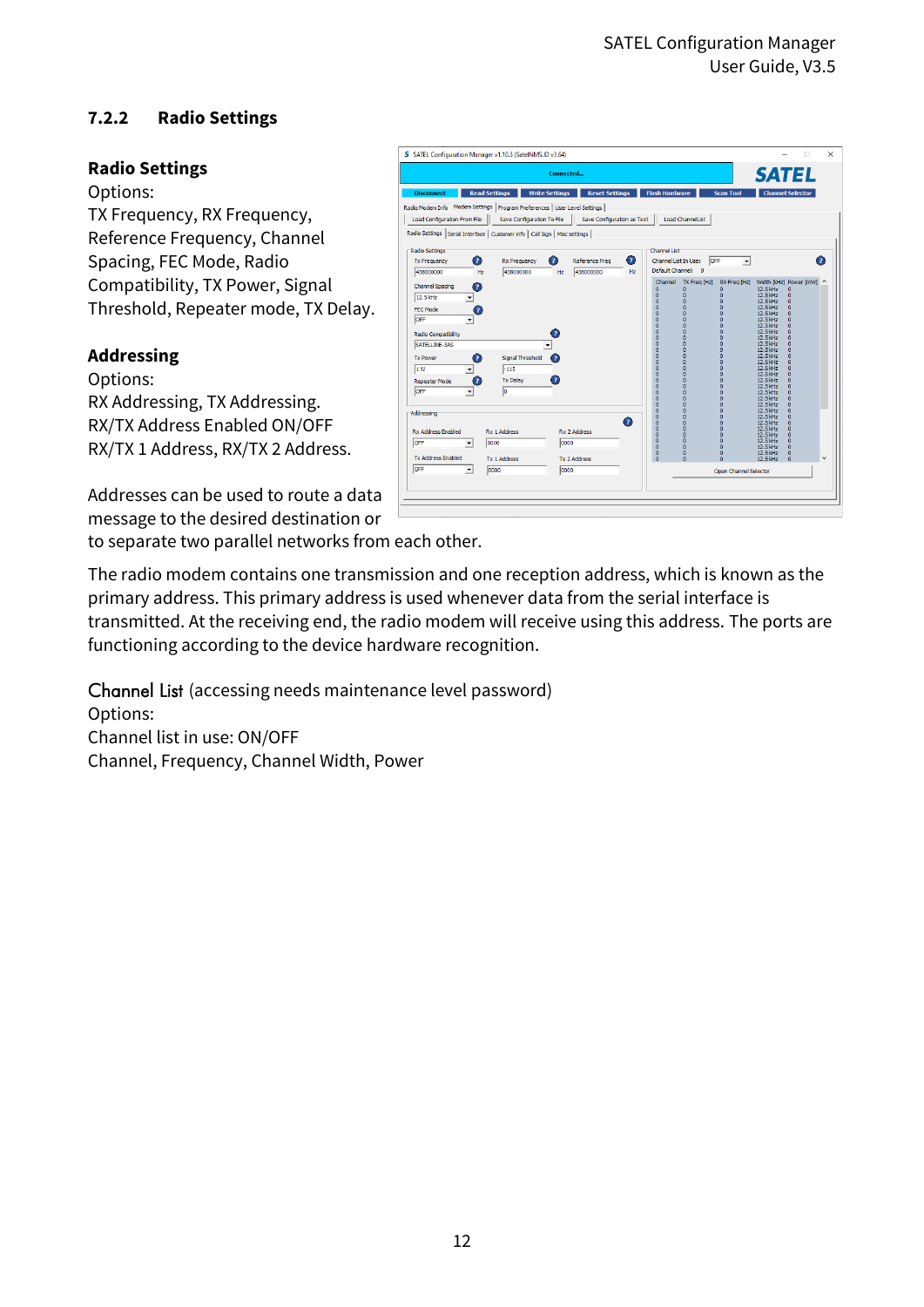## <span id="page-12-0"></span>**7.2.3 Serial Interface**

The alternatives are:

#### One port:

o Port 2 grey or invisible.

#### Two ports:

o When one is set ON the other goes OFF.

## **Port 1**

Options:

Function, Baud Rate, Data Bits, Parity Bits, Stop Bits, Pause Length, Wait For Pause

## **Port 2**

Options:

Function, Interface Selection, Baud Rate, Data Bits, Parity Bits, Stop Bits, Pause Length, Wait For Pause

#### **Handshaking**

Options: CTS Line, CD Line, RTS Line.

## <span id="page-12-1"></span>**7.2.4 Customer info (accessing needs maintenance level password)**

Options: Customer Serial Number, Configuration Number, Model

#### **Customer Serial Number**

Any number that can be set by the author. The maximum number is 32 alphanumeric characters. The number is accepted by Enter.

#### **Configuration Number**

Any number that can be set by the author. The maximum number is 32 alphanumeric characters. The number is accepted by Enter.

|                                                                               |                            | Connected             |                            |                       | <b><i>SATEL</i></b>     |  |
|-------------------------------------------------------------------------------|----------------------------|-----------------------|----------------------------|-----------------------|-------------------------|--|
| <b>Disconnect</b>                                                             | <b>Read Settings</b>       | <b>Write Settings</b> | <b>Reset Settings</b>      | <b>Flash Hardware</b> | <b>Channel Selector</b> |  |
| Radio Modem Info Modem Settings   Program Preferences   User level            |                            |                       |                            |                       |                         |  |
| Load Configuration From File                                                  | Save Configuration To File |                       | Save Configuration as Text | Load ChannelList      |                         |  |
| Radio Settings   Serial Interface   Customer info   Call Sign   Misc settings |                            |                       |                            |                       |                         |  |
| Customer Info (need maintenance level password)                               |                            |                       |                            |                       |                         |  |
| <b>Customer Serial Number</b>                                                 |                            |                       |                            |                       |                         |  |
|                                                                               |                            | ◐                     |                            |                       |                         |  |
| <b>Configuration Number</b>                                                   |                            |                       |                            |                       |                         |  |
|                                                                               |                            | Ø                     |                            |                       |                         |  |
| Model                                                                         |                            | Ø                     |                            |                       |                         |  |
|                                                                               |                            |                       |                            |                       |                         |  |
|                                                                               |                            |                       |                            |                       |                         |  |
|                                                                               |                            |                       |                            |                       |                         |  |
|                                                                               |                            |                       |                            |                       |                         |  |
|                                                                               |                            |                       |                            |                       |                         |  |
|                                                                               |                            |                       |                            |                       |                         |  |
|                                                                               |                            |                       |                            |                       |                         |  |
|                                                                               |                            |                       |                            |                       |                         |  |
|                                                                               |                            |                       |                            |                       |                         |  |
|                                                                               |                            |                       |                            |                       |                         |  |
|                                                                               |                            |                       |                            |                       |                         |  |
|                                                                               |                            |                       |                            |                       |                         |  |
|                                                                               |                            |                       |                            |                       |                         |  |
|                                                                               |                            |                       |                            |                       |                         |  |

## Model

Any number that can be set by the author. The maximum number is 32 alphanumeric characters. The number is accepted by Enter.

|                                                                             | Connected                                     |                                                | <b>SATEL</b>                                |
|-----------------------------------------------------------------------------|-----------------------------------------------|------------------------------------------------|---------------------------------------------|
| <b>Read Settings</b><br><b>Disconnect</b>                                   | <b>Write Settings</b>                         | <b>Flash Hardware</b><br><b>Reset Settings</b> | <b>Scan Tool</b><br><b>Channel Selector</b> |
| Radio Modem Info Modem Settings   Program Preferences   User Level Settings |                                               |                                                |                                             |
| Load Configuration From File                                                | Save Configuration To File                    | Save Configuration as Text<br>Load ChannelList |                                             |
| Radio Settings Serial Interface   Customer info   Call Sign   Misc settings |                                               |                                                |                                             |
| Port 1                                                                      | Port <sub>2</sub>                             |                                                |                                             |
| Interface: RS-232                                                           | G                                             | ⋒<br>Interface: RS-422                         |                                             |
| <b>Function</b>                                                             | Function                                      | <b>Interface Selection</b>                     |                                             |
| ON<br>$\vert \cdot \vert$                                                   | OFF                                           | RS-422<br>$\blacktriangledown$<br>$\mathbf{v}$ |                                             |
| <b>Baud Rate</b><br>Data Bits                                               | <b>Baud Rate</b>                              | <b>Data Bits</b>                               |                                             |
| $\mathbf{v}$ 8 bits<br>9600 bps                                             | 9600 bps<br>$\mathbf{v}$                      | 8 bits<br>$\mathbf{v}$<br>$\mathbf{v}$         |                                             |
| <b>Stop Bits</b><br><b>Parity Bits</b>                                      | <b>Parity Bits</b>                            | <b>Stop Bits</b>                               |                                             |
| $- 1 bit$<br>None                                                           | $\vert \cdot \vert$<br>None                   | 1 bit<br>$\mathbf{v}$<br>$\mathbf{v}$          |                                             |
| Wait For Pause                                                              | Wait For Pause<br>OFF                         |                                                |                                             |
| <b>OFF</b><br>$\psi$                                                        |                                               | $\mathbf{w}$                                   |                                             |
|                                                                             |                                               |                                                |                                             |
| Pause Length                                                                |                                               | Q                                              |                                             |
| 3                                                                           |                                               |                                                |                                             |
| Handshaking                                                                 |                                               | Q                                              |                                             |
| <b>CTS Line</b>                                                             | CD Line                                       | <b>RTS Line</b>                                |                                             |
| Clear To Send<br>$\mathbf{r}$                                               | <b>RSSI</b> threshold<br>$\blacktriangledown$ | Ignored<br>$\overline{\phantom{a}}$            |                                             |
|                                                                             |                                               |                                                |                                             |
|                                                                             |                                               |                                                |                                             |
|                                                                             |                                               |                                                |                                             |
|                                                                             |                                               |                                                |                                             |
|                                                                             |                                               |                                                |                                             |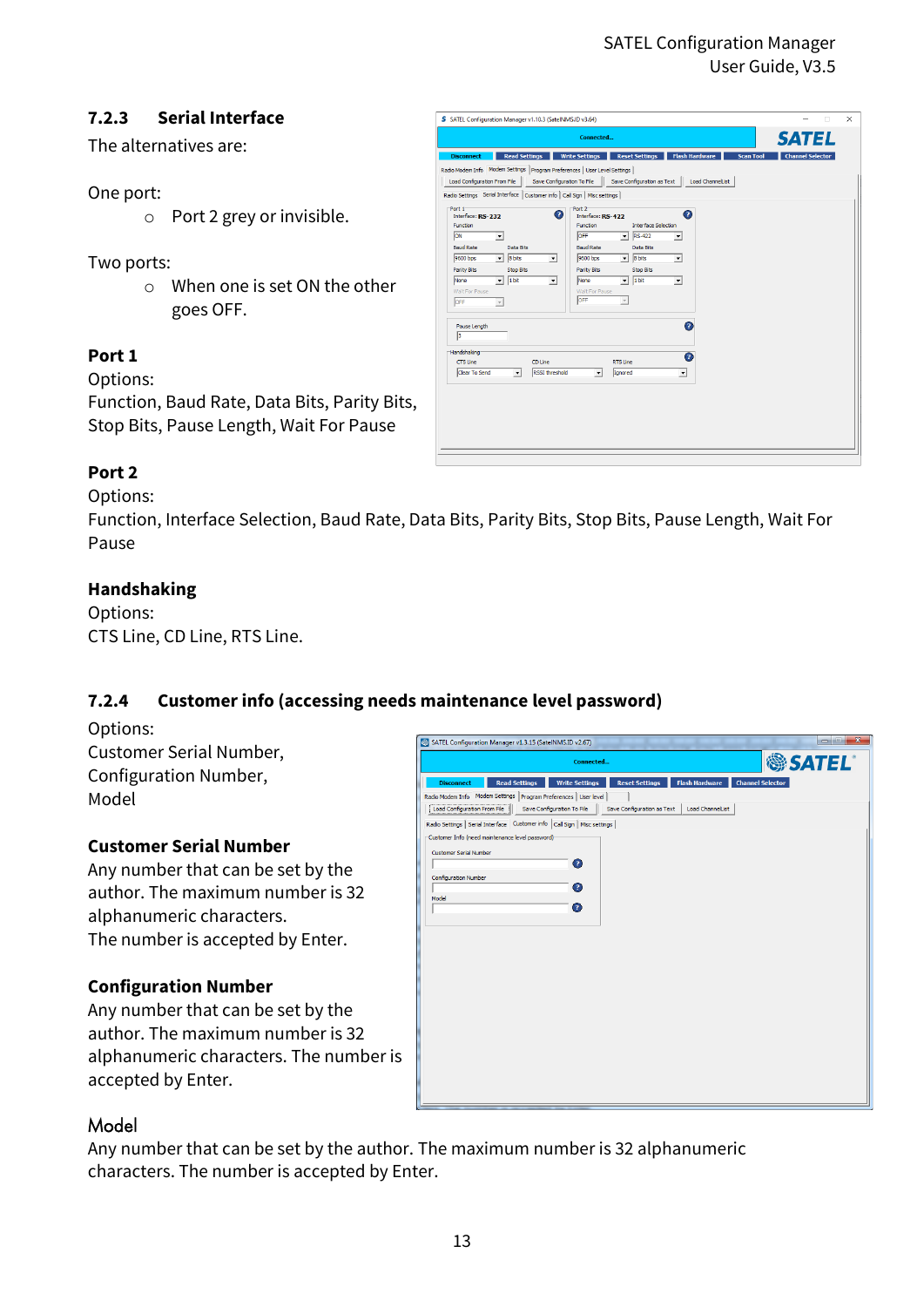#### SATEL Configuration Manager User Guide, V3.5

<span id="page-13-0"></span>

#### <span id="page-13-1"></span>**7.2.6** Misc settings

Contents depends of the used radio model. Accessing most settings in this tab requires Maintenance level password

#### Options:

- LCD Mode
- Add RSSI to data
- SL Command mode
- Error Check mode
- Radio Priority mode
- Power Save mode
- Enabled Radio States

#### Tests

- Short block test
- Long block test

#### Region code

- Default
- US
- RU
- Japan
- South Korea
- EU
- New Zealand
- Australia

#### Encryption

- Generate keys by password
- Enter keys manually

#### GPIO

Please contact SATEL for further details.

|                                                                                                 |                                                                                                                                                                                                | Connected                                  |                                                                                       |                                 | <b>SATEL</b>             |
|-------------------------------------------------------------------------------------------------|------------------------------------------------------------------------------------------------------------------------------------------------------------------------------------------------|--------------------------------------------|---------------------------------------------------------------------------------------|---------------------------------|--------------------------|
| <b>Disconnect</b><br>Load Configuration From File                                               | <b>Read Settings</b><br>Radio Modem Info Modem Settings   Program Preferences  <br>Save Configuration To File<br>Radio Settings   Serial Interface   Customer info   Call Sign   Misc settings | <b>Write Settings</b>                      | <b>Reset Settings</b><br><b>Scan Tool</b><br>Save Configuration as Text               | Load ChannelList                |                          |
| LCD Mode:<br>Add RSSI to data:<br>SL Command mode:<br>Error Check mode:<br>Radio priority mode: | Normal<br>OFF<br>ON<br>OFF<br><b>TX Priority</b>                                                                                                                                               | 7                                          | Tests <sup>-</sup><br>Short block test:<br>Long block test:<br>Continuous block test: | OFF<br><b>OFF</b><br><b>OFF</b> |                          |
| Power Save mode:<br><b>Enabled Radio States:</b>                                                | OFF<br><b>TX/RX</b>                                                                                                                                                                            | $\overline{ }$<br>$\overline{\phantom{a}}$ | Region Code:                                                                          | Default                         |                          |
| Encryption                                                                                      |                                                                                                                                                                                                | Q                                          | <b>GPIO</b>                                                                           |                                 | a                        |
| OTA Encryption:                                                                                 | OFF                                                                                                                                                                                            |                                            | GPIO Pin 1 (Output):                                                                  | GPIO MODE OFF                   | $\overline{\phantom{a}}$ |
| Encryption type:                                                                                | AES128                                                                                                                                                                                         |                                            | GPIO Pin 2 (Output):                                                                  | GPIO MODE OFF                   | $\overline{\phantom{a}}$ |
| Encryption keys:                                                                                |                                                                                                                                                                                                |                                            | GPIO Pin 3 (Input):                                                                   | GPIO_MODE_OFF                   | $\overline{\phantom{a}}$ |
| ← Generate keys by password                                                                     |                                                                                                                                                                                                |                                            | GPIO Pin 4 (Input):                                                                   | GPIO_MODE_OFF                   | $\overline{ }$           |
| C Enter keys manually                                                                           |                                                                                                                                                                                                |                                            | GPIO Pin 5 (Input):                                                                   | GPIO_MODE_OFF                   | $\overline{\phantom{a}}$ |
| Password:                                                                                       |                                                                                                                                                                                                |                                            | GPIO Pin 6 (Output):                                                                  | GPIO MODE OFF                   | $\overline{ }$           |
|                                                                                                 |                                                                                                                                                                                                |                                            | GPIO Pin 7 (Output):                                                                  | GPIO MODE OFF                   | $\overline{\phantom{a}}$ |
|                                                                                                 |                                                                                                                                                                                                | Generate and save keys                     | GPIO Pin 8 (Output):                                                                  | GPIO_MODE_OFF                   | $\overline{\phantom{a}}$ |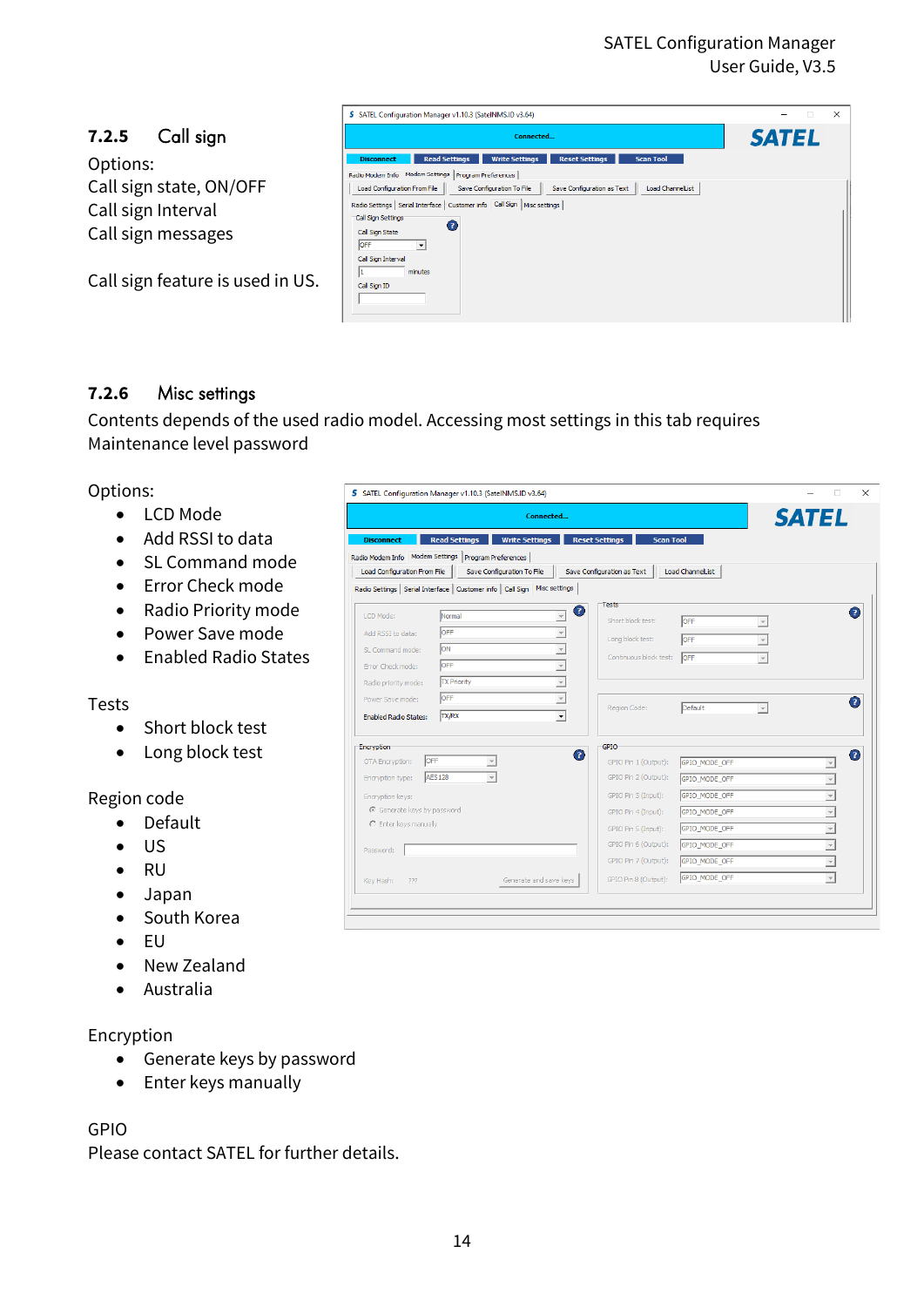# <span id="page-14-0"></span>**7.3 Program Preferences**

Options: User Level Settings, Serial Port.

#### The user levels are: **Maintenance / User (default).**

1. The maintenance level password is given to authorized dealers only. It allows the user to access to all functions of the software. 2. The Maintenance level password gives access to functions that are defined by the "User Level". 3. When no password is given the user has access to the standard features.

|                                                                                                        | Connected                                                                                                                                                                                  | <b>SATEL</b>                                                                                                                                                                                                           |  |
|--------------------------------------------------------------------------------------------------------|--------------------------------------------------------------------------------------------------------------------------------------------------------------------------------------------|------------------------------------------------------------------------------------------------------------------------------------------------------------------------------------------------------------------------|--|
| <b>Disconnect</b>                                                                                      | <b>Read Settings</b><br>Radio Modem Info   Modem Settings   Program Preferences                                                                                                            | <b>Write Settings</b><br><b>Reset Settings</b><br><b>Scan Tool</b>                                                                                                                                                     |  |
| User Level Settings:<br>Current Logged User Level:<br>Password<br>Login                                | <b>User</b><br>Change maintenance Level Password                                                                                                                                           | ø<br>$\overline{\mathsf{v}}$ Automatically check available comm ports when program starts<br>$\overline{\mathbb{W}}$ Check configuration file compatibility<br>√ Check configuration file frequency band compatibility |  |
| Save<br>Serial Port<br>Port<br>COM <sub>2</sub><br><b>Baud Rate</b><br>9600 bps<br>Parity Bits<br>None | Check Ports<br>$\vert \cdot \vert$<br><b>Stop Bits</b><br>h.<br>$\vert \cdot \vert$<br>$\blacktriangledown$<br>Data Bits<br>$\overline{\mathbf{8}}$<br>$\vert \cdot \vert$<br>$\mathbf{v}$ | Maintenance Operations <sup>-</sup><br>Restore Factory Settings To Modem<br>Recovery flashing<br>Θ                                                                                                                     |  |

Type in the correct password xxxxxxxx (by e-mail from SATEL Oy) and press Login. Change and save if needed.

#### **Port**

Defines settings for the PC's serial port communication.

#### **Check Ports**

Will automatically check available (free) serial ports of the PC. Press Check Ports and select free port. Note that if this program uses the port, it is already reserved and will not be shown anymore as a free port.

#### **Automatically check available COM ports when program starts**

Default: enabled. When enabled, SW checks the available ports in start. In all cases, user can manually update the available port list by pressing "Check ports" to update the current situation during operation

#### **Check configuration file compatibility**

Default: enabled. When enabled, SW checks whether the .cfg file is compatible with exact device HW variant. In case the saved configuration file is needed to be imported to a device from example from a different manufacturing period, this selection needs to be unchecked.

In case HW difference between the devices in file import process, the following error messages are shown: